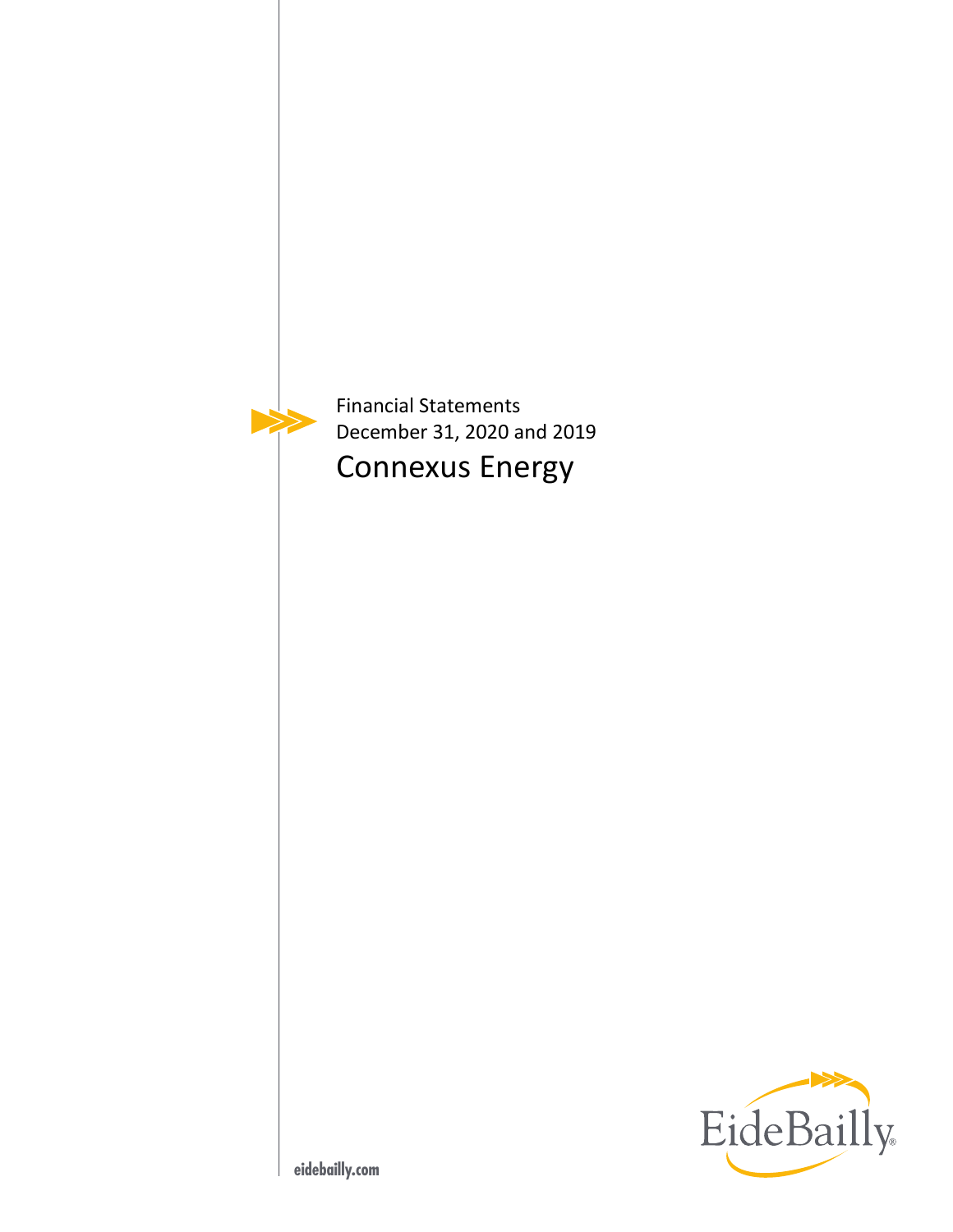| <b>Financial Statements</b> |  |
|-----------------------------|--|
|                             |  |
|                             |  |
|                             |  |
|                             |  |
|                             |  |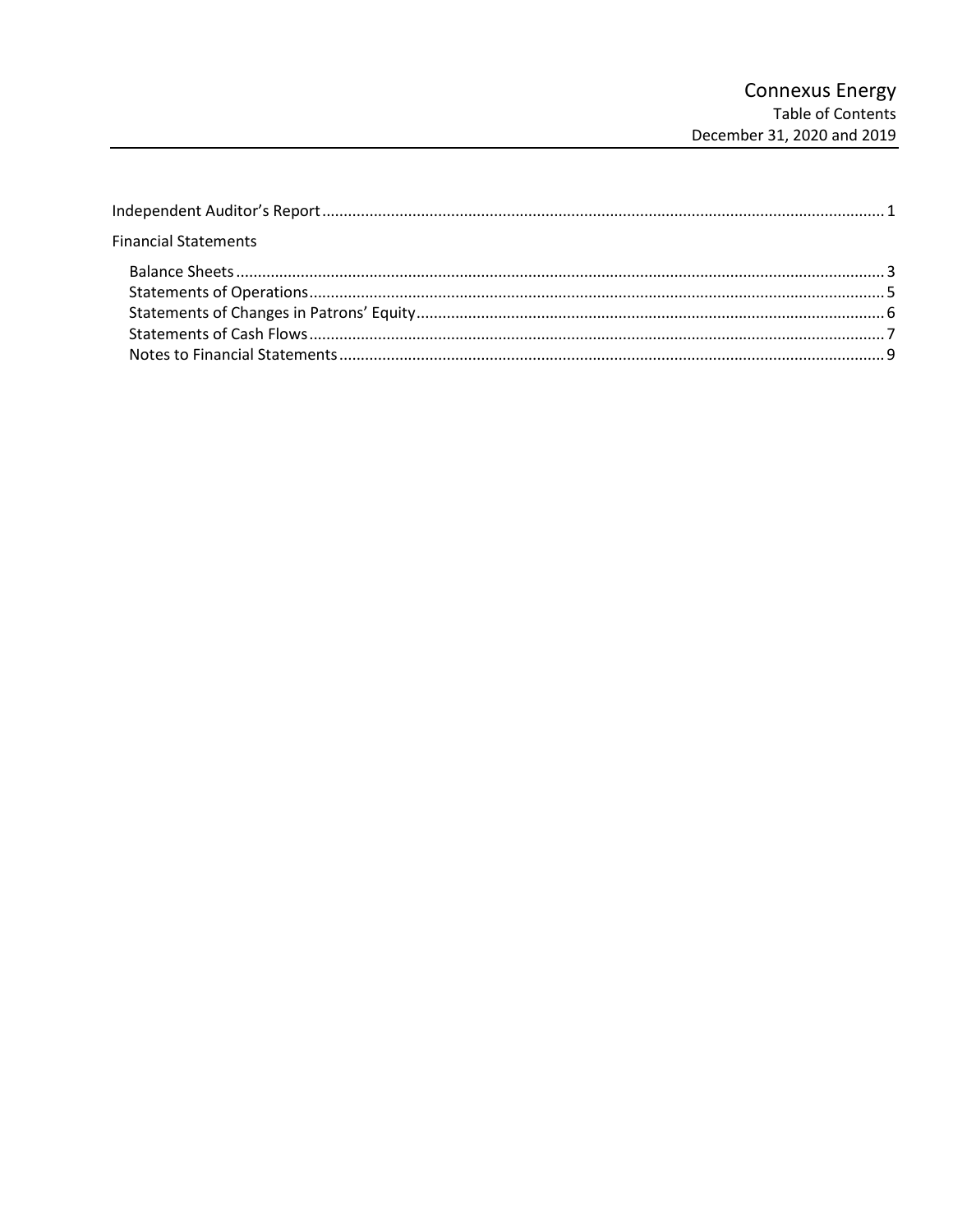

**CPAs & BUSINESS ADVISORS** 

#### **Independent Auditor's Report**

<span id="page-2-0"></span>To the Board of Directors of Connexus Energy Ramsey, Minnesota

#### **Report on the Financial Statements**

We have audited the accompanying financial statements of Connexus Energy (the "Cooperative"), which comprise the balance sheets as of December 31, 2020 and 2019, and the related statements of operations, changes in patrons' equity, and cash flows for the years then ended, and the related notes to the financial statements.

#### **Management's Responsibility for the Financial Statements**

Management is responsible for the preparation and fair presentation of these financial statements in accordance with accounting principles generally accepted in the United States of America; this includes the design, implementation, and maintenance of internal control relevant to the preparation and fair presentation of financial statements that are free from material misstatement, whether due to fraud or error.

#### **Auditor's Responsibility**

Our responsibility is to express an opinion on these financial statements based on our audits. We conducted our audits in accordance with auditing standards generally accepted in the United States of America. Those standards require that we plan and perform the audits to obtain reasonable assurance about whether the financial statements are free from material misstatement.

An audit involves performing procedures to obtain audit evidence about the amounts and disclosures in the financial statements. The procedures selected depend on the auditor's judgment, including the assessment of the risks of material misstatement of the financial statements, whether due to fraud or error. In making those risk assessments, the auditor considers internal control relevant to the Cooperative's preparation and fair presentation of the financial statements in order to design audit procedures that are appropriate in the circumstances, but not for the purpose of expressing an opinion on the effectiveness of the entity's internal control. Accordingly, we express no such opinion. An audit also includes evaluating the appropriateness of accounting policies used and the reasonableness of significant accounting estimates made by management, as well as evaluating the overall presentation of the financial statements.

We believe that the audit evidence we have obtained is sufficient and appropriate to provide a reasonable basis for our audit opinion.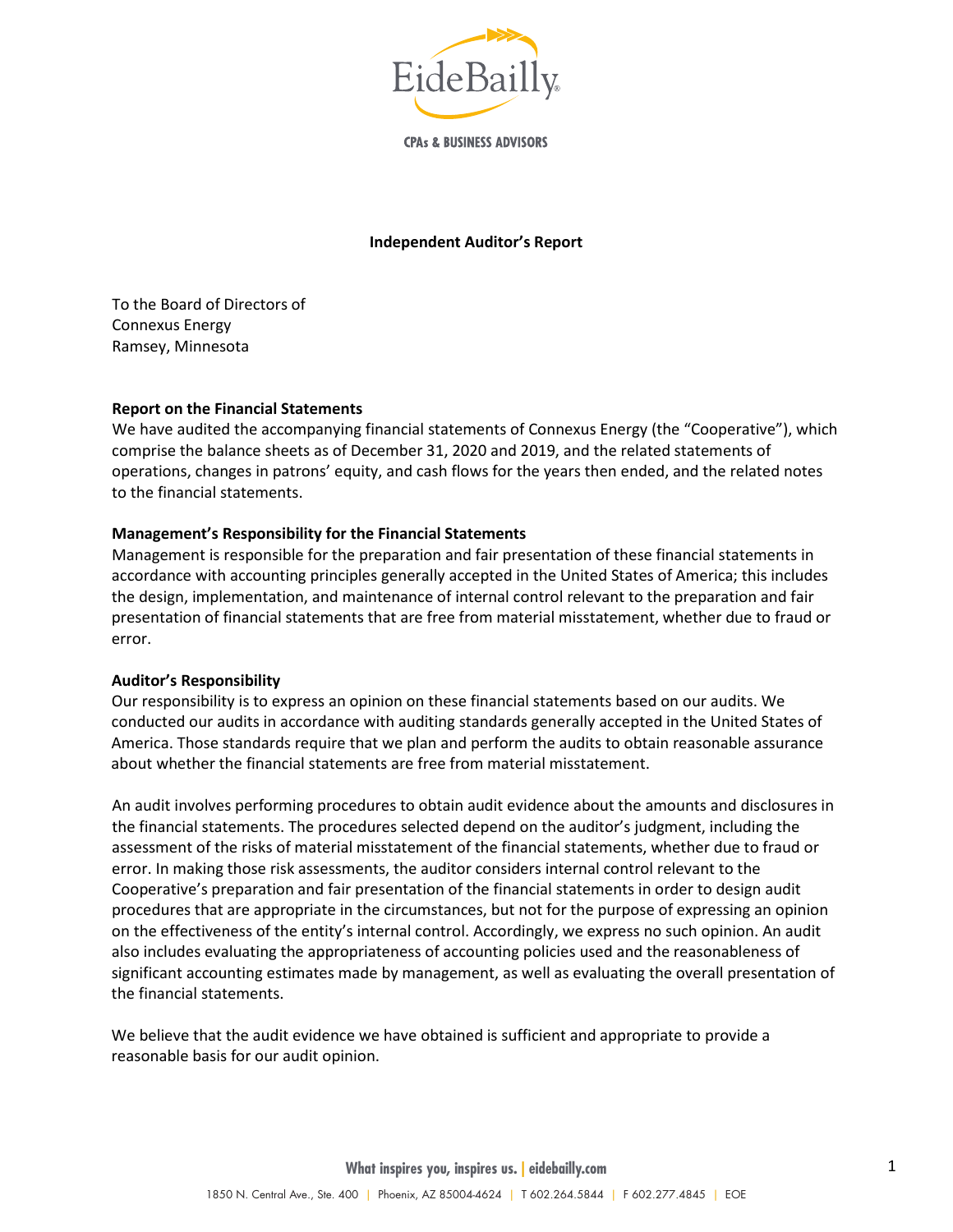#### **Opinion**

In our opinion, the financial statements referred to above present fairly, in all material respects, the financial position of Connexus Energy as of December 31, 2020 and 2019, and the results of its operations, changes in patrons' equity, and cash flows for the years then ended in conformity with accounting principles generally accepted in the United States of America.

Gide Sailly LLP

Phoenix, Arizona March 16, 2021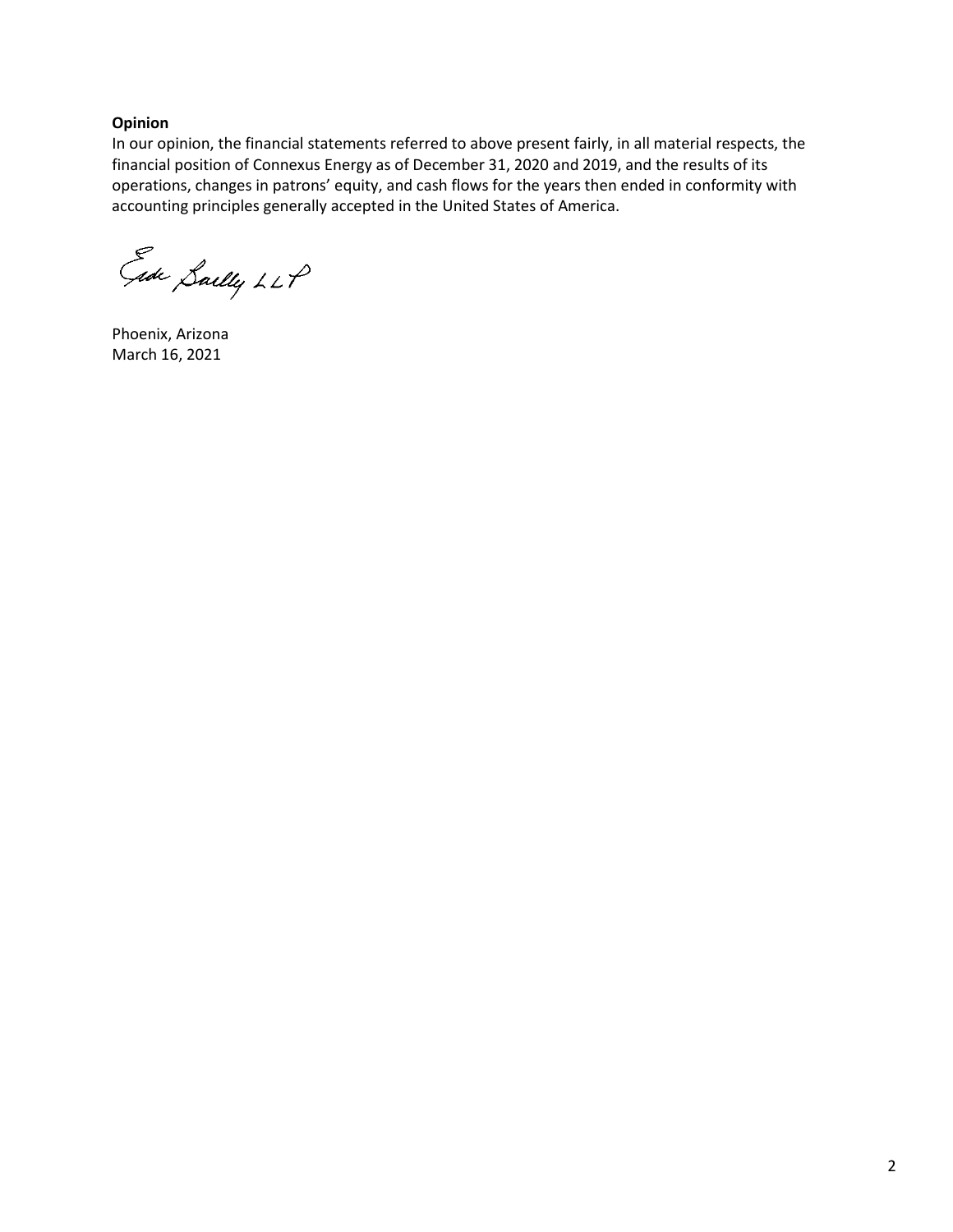# Connexus Energy Balance Sheets December 31, 2020 and 2019

<span id="page-4-1"></span><span id="page-4-0"></span>

|                                         | 2020          | 2019            |
|-----------------------------------------|---------------|-----------------|
| Assets                                  |               |                 |
| <b>Utility Plant</b>                    |               |                 |
| Distribution system                     | \$336,368,070 | \$323,360,205   |
| General plant                           | 47,318,699    | 45,757,479      |
| Construction work in progress           | 3,535,739     | 4,292,651       |
| Total utility plant                     | 387,222,508   | 373,410,335     |
| Less accumulated depreciation           | (157,008,581) | (148, 627, 247) |
| Total utility plant, net                | 230,213,927   | 224,783,088     |
| Other Property and Investments          |               |                 |
| Investments in associated organizations | 151,516,426   | 148,834,542     |
| Subordinated debt investments           | 8,231,788     | 8,386,597       |
| Other investments                       | 1,387,442     | 1,216,563       |
| Other assets                            | 16,232,453    | 13,911,938      |
| Prepaid expenses                        | 81,226        | 153,633         |
| Energy storage assets                   | 19,502,270    | 19,992,270      |
| Total other property and investments    | 196,951,605   | 192,495,543     |
| <b>Current Assets</b>                   |               |                 |
| Cash and cash equivalents               | 2,340         | 2,370           |
| Accounts receivable, net                | 29,981,247    | 30,057,719      |
| Material and supplies                   | 3,952,242     | 4,087,516       |
| Prepaid expenses                        | 1,462,943     | 2,111,389       |
| Interest receivable                     | 90,439        | 91,042          |
| <b>Total current assets</b>             | 35,489,211    | 36,350,036      |
| <b>Total assets</b>                     | \$462,654,743 | \$453,628,667   |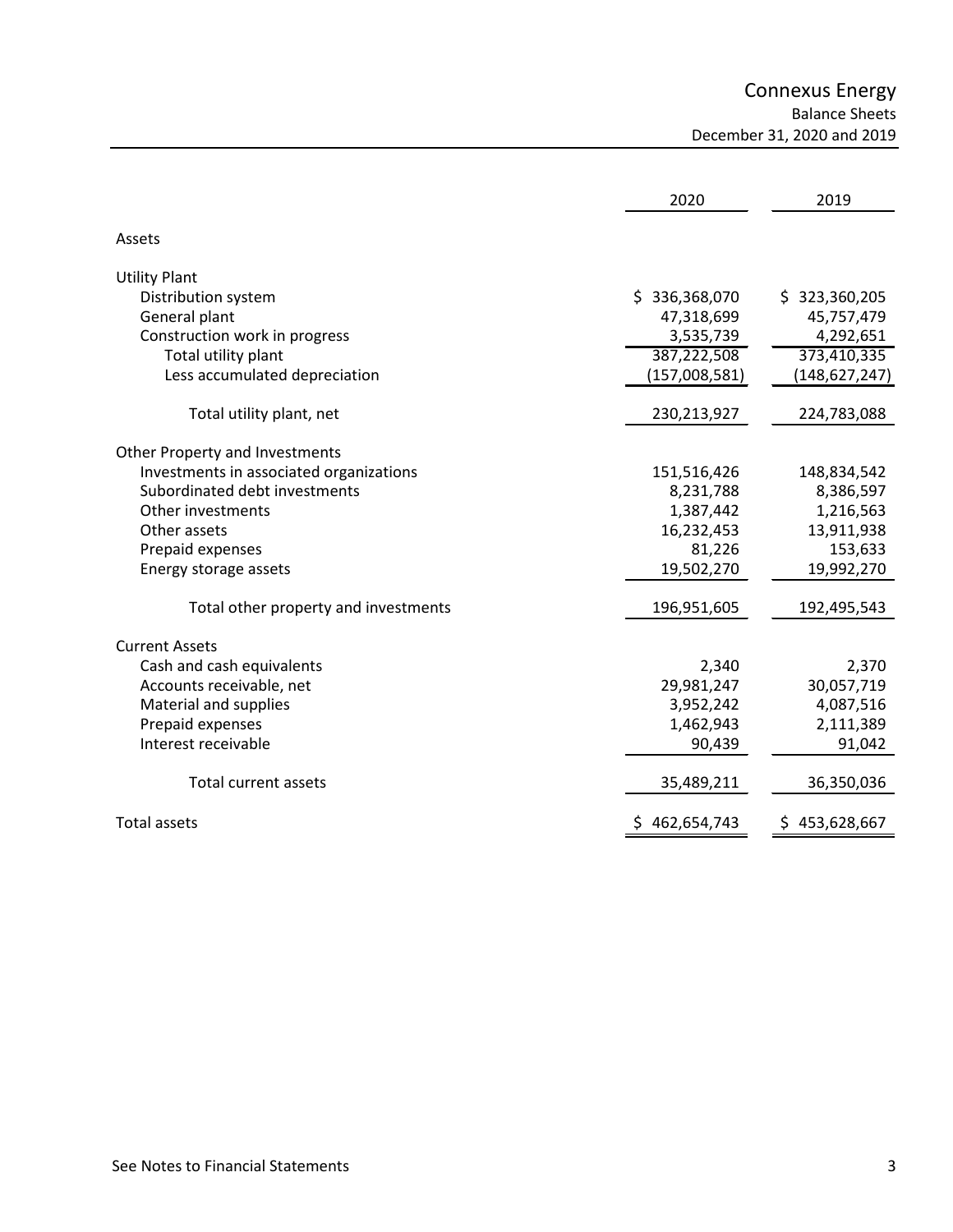Connexus Energy Balance Sheets December 31, 2020 and 2019

|                                                                                                                                                                                                                                                                                                                                                                                                                                      | 2020                                                                                                                                                  | 2019                                                                                                                                                    |
|--------------------------------------------------------------------------------------------------------------------------------------------------------------------------------------------------------------------------------------------------------------------------------------------------------------------------------------------------------------------------------------------------------------------------------------|-------------------------------------------------------------------------------------------------------------------------------------------------------|---------------------------------------------------------------------------------------------------------------------------------------------------------|
| Patrons' Equity and Liabilities                                                                                                                                                                                                                                                                                                                                                                                                      |                                                                                                                                                       |                                                                                                                                                         |
| Patrons' Equity<br>Patronage capital<br>Other capital                                                                                                                                                                                                                                                                                                                                                                                | \$192,604,225<br>20,057,791                                                                                                                           | \$188,465,613<br>15,541,778                                                                                                                             |
| Total patrons' equity                                                                                                                                                                                                                                                                                                                                                                                                                | 212,662,016                                                                                                                                           | 204,007,391                                                                                                                                             |
| Long-Term Debt, Less Current Maturities                                                                                                                                                                                                                                                                                                                                                                                              | 160,856,226                                                                                                                                           | 161,524,033                                                                                                                                             |
| Other Long-Term Liabilities, Less Current Maturities                                                                                                                                                                                                                                                                                                                                                                                 | 23,190,225                                                                                                                                            | 24,345,432                                                                                                                                              |
| <b>Commitments and Contingencies</b>                                                                                                                                                                                                                                                                                                                                                                                                 |                                                                                                                                                       |                                                                                                                                                         |
| <b>Current Liabilities</b><br>Current maturities of long-term debt<br>Current maturities of finance lease liability<br>Revolving term loans payable<br>Accounts payable<br>Payable to associated organization<br>Member deposits<br>Accrued compensation and related taxes<br>Accrued state and local taxes<br><b>Accrued interest</b><br>Patronage capital payable<br>Other current liabilities<br><b>Total current liabilities</b> | 667,804<br>511,200<br>14,366,525<br>4,317,327<br>26,681,649<br>1,819,284<br>6,097,721<br>5,353,208<br>1,017,350<br>4,984,545<br>129,663<br>65,946,276 | 2,271,530<br>490,000<br>12,006,753<br>5,322,055<br>25,401,037<br>1,646,530<br>5,994,263<br>5,218,962<br>1,064,321<br>4,214,922<br>121,438<br>63,751,811 |
| Total patrons' equity and liabilities                                                                                                                                                                                                                                                                                                                                                                                                | \$462,654,743                                                                                                                                         | \$453,628,667                                                                                                                                           |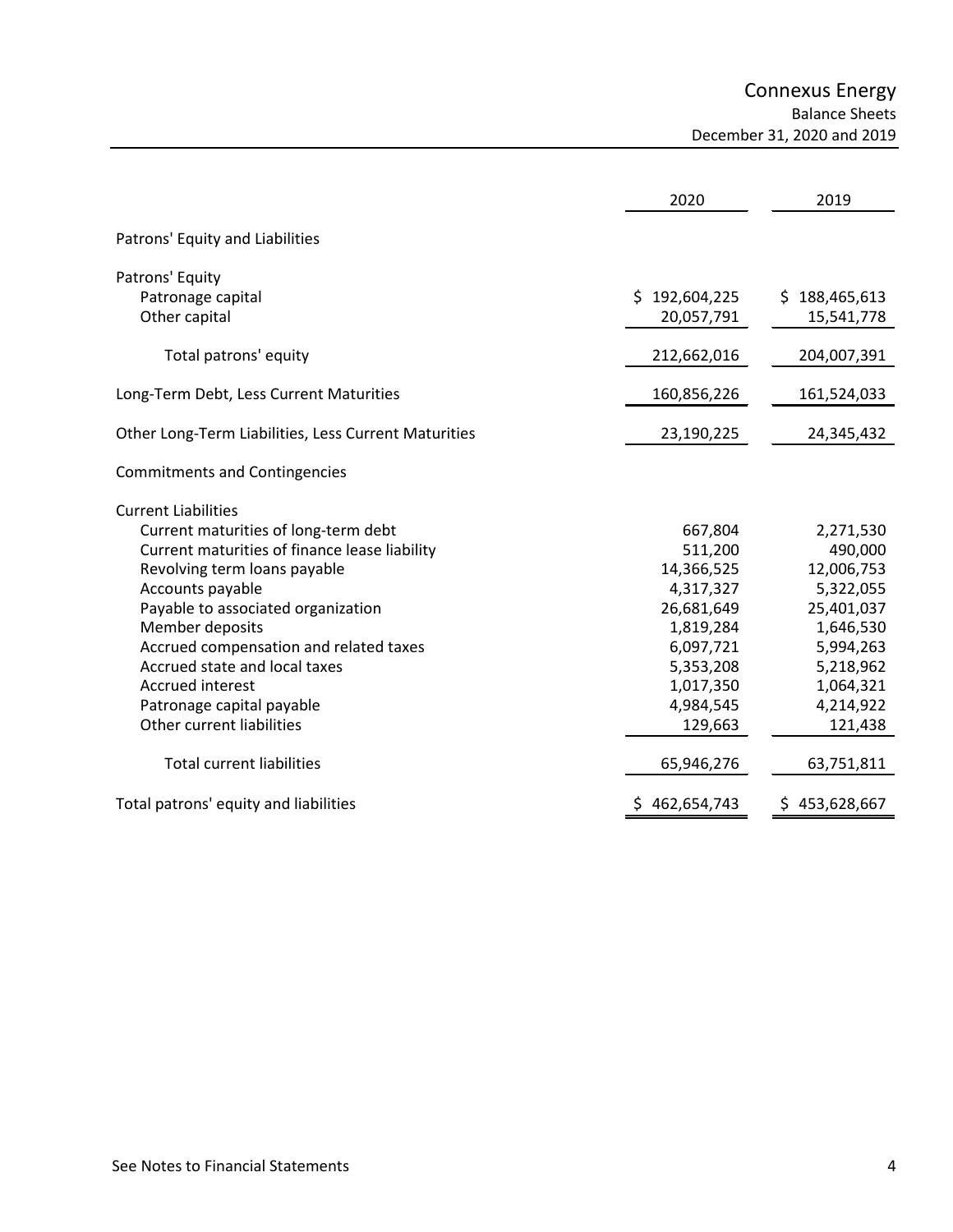# Connexus Energy Statements of Operations Years Ended December 31, 2020 and 2019

<span id="page-6-0"></span>

|                                          | 2020               | 2019              |
|------------------------------------------|--------------------|-------------------|
| <b>Operating Revenue</b>                 |                    |                   |
| Electric revenue                         | 246,950,192<br>\$. | \$238,090,038     |
| Utility services revenue                 | 1,434,504          | 1,423,090         |
| Total operating revenue                  | 248,384,696        | 239,513,128       |
| <b>Operating Expense</b>                 |                    |                   |
| Cost of power                            | 173,231,683        | 168,776,446       |
| Labor and related expenses               | 26,719,716         | 27,079,322        |
| Electric operations expenses             | 6,299,384          | 6,082,070         |
| Fees and services                        | 2,638,734          | 2,663,932         |
| Marketing                                | 542,628            | 999,727           |
| Operating supplies and maintenance       | 5,112,862          | 4,290,490         |
| Depreciation                             | 12,885,905         | 12,405,270        |
| Property taxes                           | 3,722,533          | 3,952,133         |
| Other                                    | 704,988            | 683,872           |
| <b>Total operating expense</b>           | 231,858,433        | 226,933,262       |
| <b>Operating Margin</b>                  | 16,526,263         | 12,579,866        |
| Other margins (expenses)                 |                    |                   |
| Interest expense                         | (6,871,471)        | (6,911,706)       |
| Interest income                          | 375,497            | 373,135           |
| Allocation of Great River Energy margins | 4,443,066          | 5,110,513         |
| Gain from equity investments             | 286,687            | 152,029           |
| Other income                             | 1,179,083          | 1,547,869         |
| Net periodic pension income              | 494,080            | 89,299            |
| Total other (expenses) margins           | (93,058)           | 361,139           |
| <b>Net Margin</b>                        | \$<br>16,433,205   | \$.<br>12,941,005 |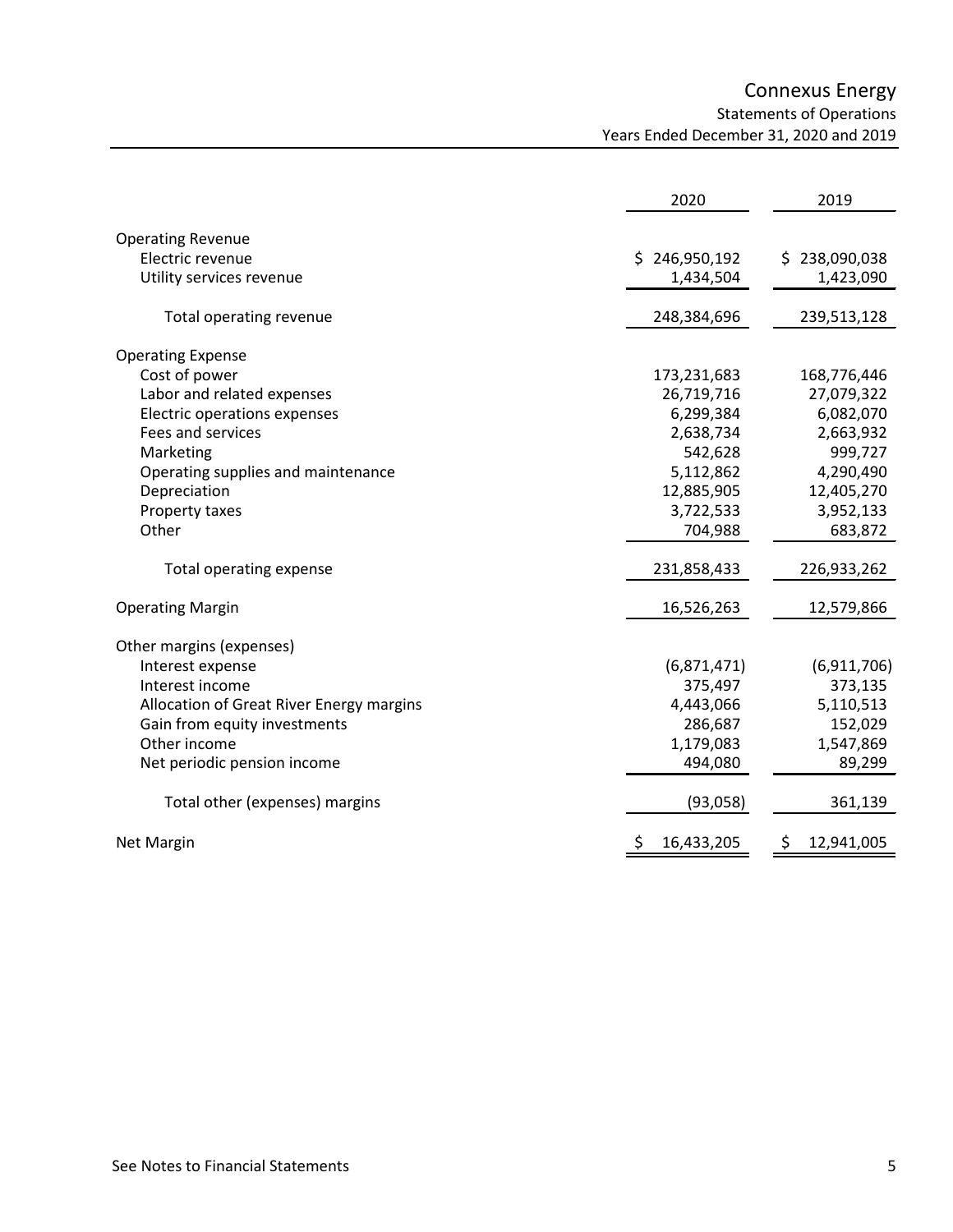# Connexus Energy Statements of Changes in Patrons' Equity Years Ended December 31, 2020 and 2019

<span id="page-7-0"></span>

|                             | Patronage<br>Capital | Other<br>Capital | Total         |
|-----------------------------|----------------------|------------------|---------------|
| Balance - December 31, 2018 | \$189,697,825        | \$<br>10,364,941 | \$200,062,766 |
| Net margin                  | 12,941,005           |                  | 12,941,005    |
| Capital credits retired     | (14, 173, 217)       | 5,176,837        | (8,996,380)   |
| Balance - December 31, 2019 | 188,465,613          | 15,541,778       | 204,007,391   |
| Net margin                  | 16,433,205           |                  | 16,433,205    |
| Capital credits retired     | (12, 294, 593)       | 4,516,013        | (7, 778, 580) |
| Balance - December 31, 2020 | 192,604,225          | 20,057,791       | 212,662,016   |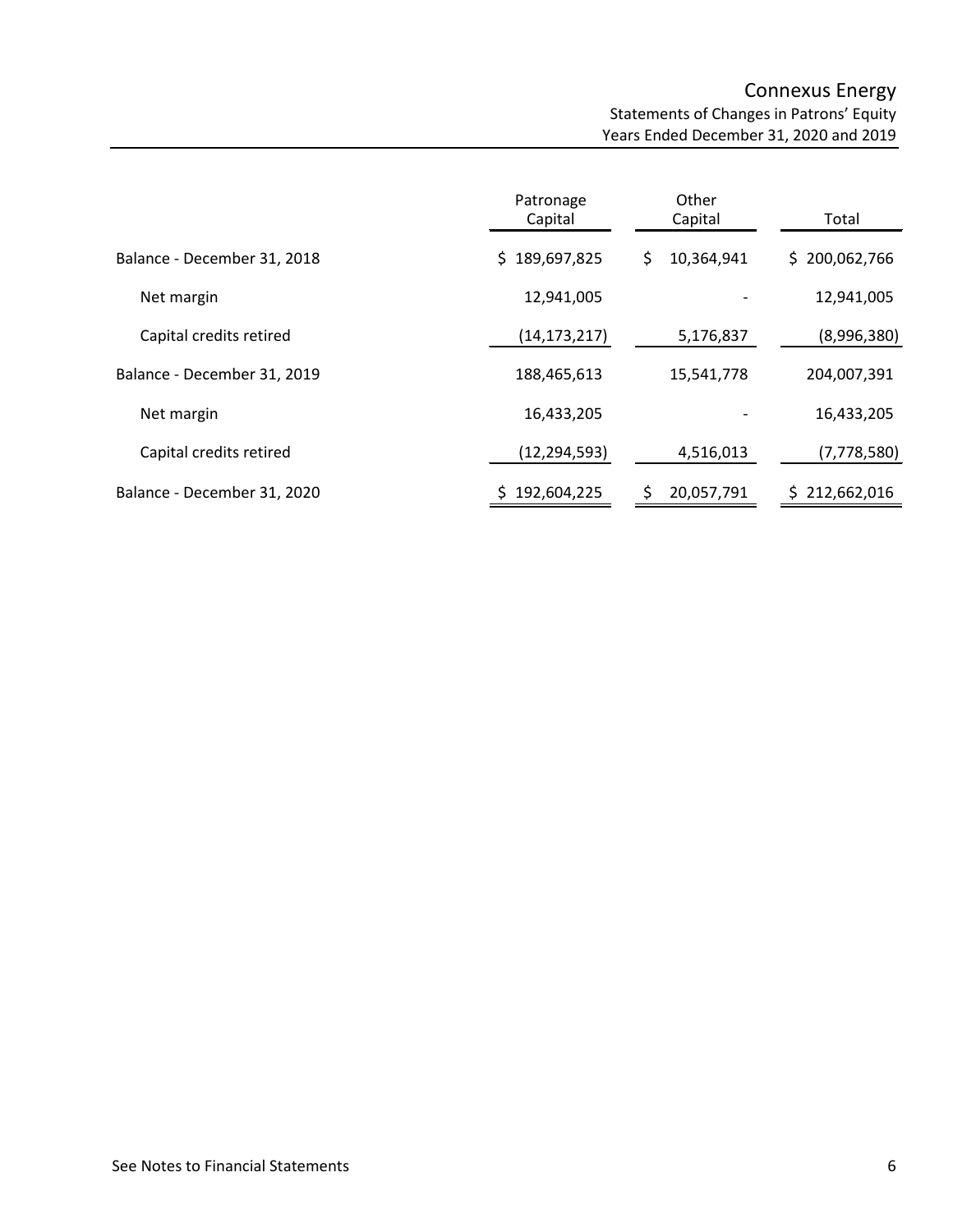# Connexus Energy Statements of Cash Flows Years Ended December 31, 2020 and 2019

<span id="page-8-0"></span>

|                                                                                                                                                                                                                                                                                                                         | 2020                                                                                | 2019                                                                                     |
|-------------------------------------------------------------------------------------------------------------------------------------------------------------------------------------------------------------------------------------------------------------------------------------------------------------------------|-------------------------------------------------------------------------------------|------------------------------------------------------------------------------------------|
| <b>Operating Activities</b><br>Net margin<br>Adjustments to reconcile net margin                                                                                                                                                                                                                                        | 16,433,205<br>\$                                                                    | 12,941,005<br>\$.                                                                        |
| to net cash from operating activities<br>Depreciation<br>Great River Energy patronage allocated to the Cooperative<br>Other patronage allocated to the Cooperative<br>Gain from equity investments<br>Net gain on dispositions of property<br>Amortization of energy storage assets<br>Change in assets and liabilities | 12,885,905<br>(4,443,066)<br>(859, 235)<br>(286, 687)<br>(287, 856)<br>443,053      | 12,405,270<br>(5, 110, 513)<br>(914, 227)<br>(152, 029)<br>(601, 870)<br>296,786         |
| Accounts receivable<br>Materials and supplies<br>Other assets<br>Accounts payable and member deposits<br>Payable to associated organization<br><b>Accrued liabilities</b><br>Other long-term liabilities                                                                                                                | 76,472<br>135,274<br>(1,391,083)<br>(437, 567)<br>1,280,612<br>198,958<br>(644,007) | (1,095,935)<br>(511,070)<br>(801, 152)<br>749,114<br>2,897,110<br>727,739<br>(1,655,071) |
| Net Cash from Operating Activities                                                                                                                                                                                                                                                                                      | 23,103,978                                                                          | 19,175,157                                                                               |
| <b>Investing Activities</b><br>Electric plant additions and replacements - net<br>Proceeds received from sale of plant<br>Proceeds from patronage capital and other investments                                                                                                                                         | (19, 130, 910)<br>499,639<br>2,891,034                                              | (17,002,039)<br>580,109<br>3,687,264                                                     |
| Net Cash used for Investing Activities                                                                                                                                                                                                                                                                                  | (15,740,237)                                                                        | (12, 734, 666)                                                                           |
| <b>Financing Activities</b><br>Principal payments on long-term debt<br>Repayments on revolving term loan agreement<br>Borrowings on revolving term loan agreement<br>Principal payments on finance lease<br>Patronage capital payments to members                                                                       | (2, 271, 533)<br>(12,006,753)<br>14,366,525<br>(443, 053)<br>(7,008,957)            | (752, 892)<br>(8,685,197)<br>12,006,753<br>(296, 786)<br>(8, 714, 373)                   |
| Net Cash used for Financing Activities                                                                                                                                                                                                                                                                                  | (7, 363, 771)                                                                       | (6,442,495)                                                                              |
| Net Change in Cash and Cash Equivalents                                                                                                                                                                                                                                                                                 | (30)                                                                                | (2,004)                                                                                  |
| Cash and Cash Equivalents, Beginning of Period                                                                                                                                                                                                                                                                          | 2,370                                                                               | 4,374                                                                                    |
| Cash and Cash Equivalents, End of Period                                                                                                                                                                                                                                                                                | \$<br>2,340                                                                         | \$<br>2,370                                                                              |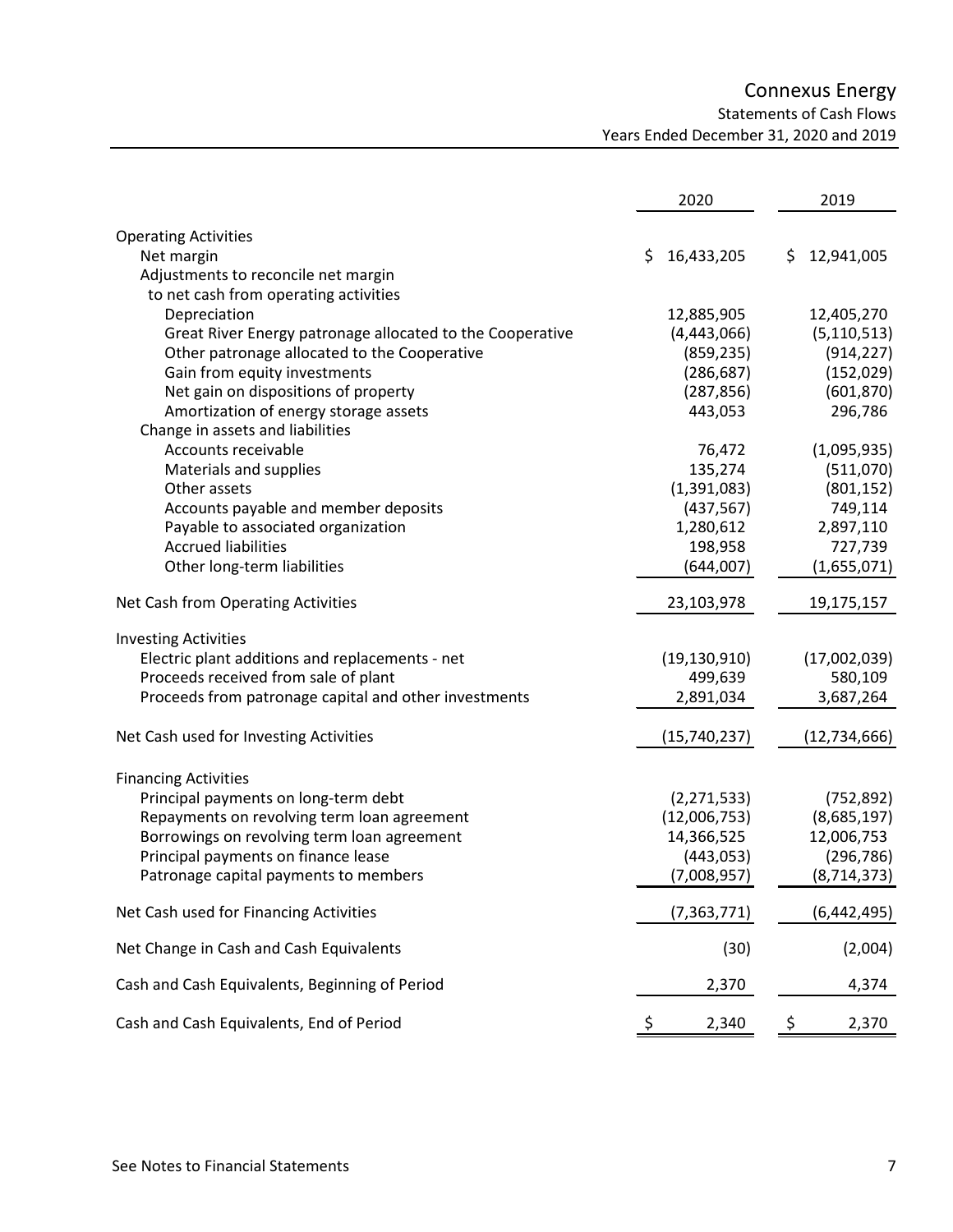# Connexus Energy Statements of Cash Flows Years Ended December 31, 2020 and 2019

|                                                                                                                       | 2020      | 2019      |
|-----------------------------------------------------------------------------------------------------------------------|-----------|-----------|
| Supplemental Disclosures of Cash Flow Information<br>Cash payments for interest on long-term debt                     | 6,951,818 | 6,849,184 |
| Supplemental Disclosure of Noncash Operating and Investing Activities<br>Plant purchases included in accounts payable | 346.795   | 741,202   |
| Lease liability remeasurement                                                                                         | 46.947    | 172.861   |
| Supplemental Disclosure of Noncash Financing Activities<br>Long-term liabilities incurred for interest modification   |           | 958.435   |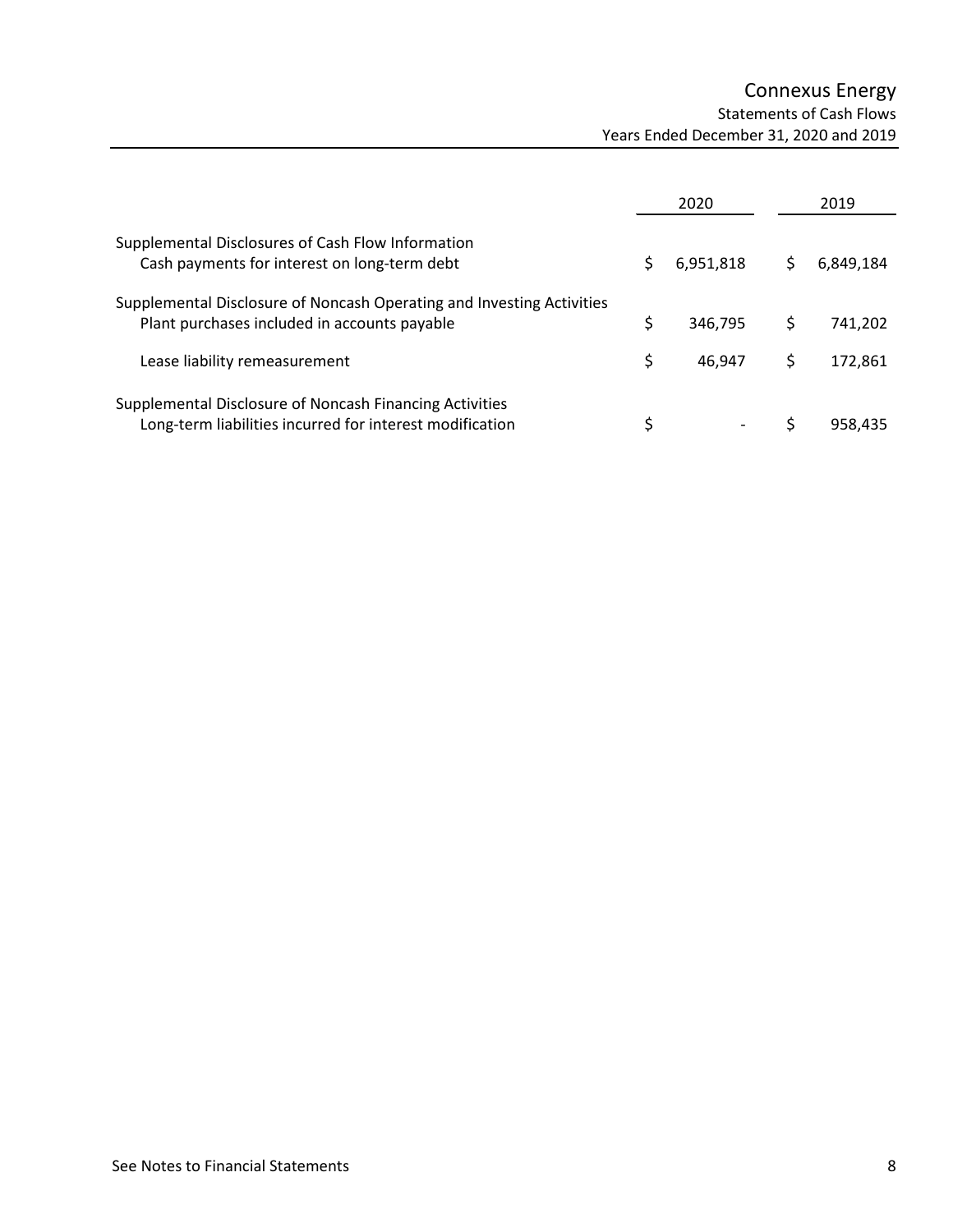# <span id="page-10-0"></span>**Note 1 - Summary of Significant Accounting Policies**

# **Organization**

Connexus Energy (the "Cooperative") is a member-owned organization engaged principally in the distribution and sale of electricity to approximately 138,000 members in seven counties in the north suburban area of Minneapolis and St. Paul, Minnesota.

The Cooperative follows the Federal Energy Regulatory Commission's Uniform System of Accounts prescribed for Class A and B Electric Utilities.

The Cooperative's financial statements are prepared in accordance with accounting principles generally accepted in the United States of America, based on standards issued by the Financial Accounting Standards Board (FASB).

# **Use of Estimates**

In recording transactions and balances resulting from business operations, the Cooperative uses estimates based on the best information available. Estimates are used for such items as plant depreciable lives, uncollectible accounts, unbilled revenues, and actuarially determined benefit costs. As better information becomes available (or actual amounts are determinable), the recorded estimates are revised. Consequently, operating results can be affected by revisions to prior accounting estimates.

# **Regulatory Accounting**

As a result of the ratemaking process, the Cooperative applies Accounting Standards Codification (ASC) 980, *Regulated Operations*. The application of generally accepted accounting principles by the Cooperative differs in certain respects from the application by non-regulated businesses as a result of applying ASC 980. Such differences generally relate to the time at which certain items enter into the determination of net margins in order to follow the principle of matching costs and revenues.

#### **Income Taxes**

The Cooperative is exempt from federal and state income taxes under Section 501(c)(12) of the Internal Revenue Code. The Cooperative is subject to income tax on its unrelated business income.

The Cooperative evaluates its income tax positions on an annual basis. Management has determined that there are no uncertain tax positions at December 31, 2020 and 2019 that meet the criteria for recognition in the financial statements.

The Cooperative would recognize future accrued interest and penalties related to unrecognized tax benefits in income tax expense if incurred.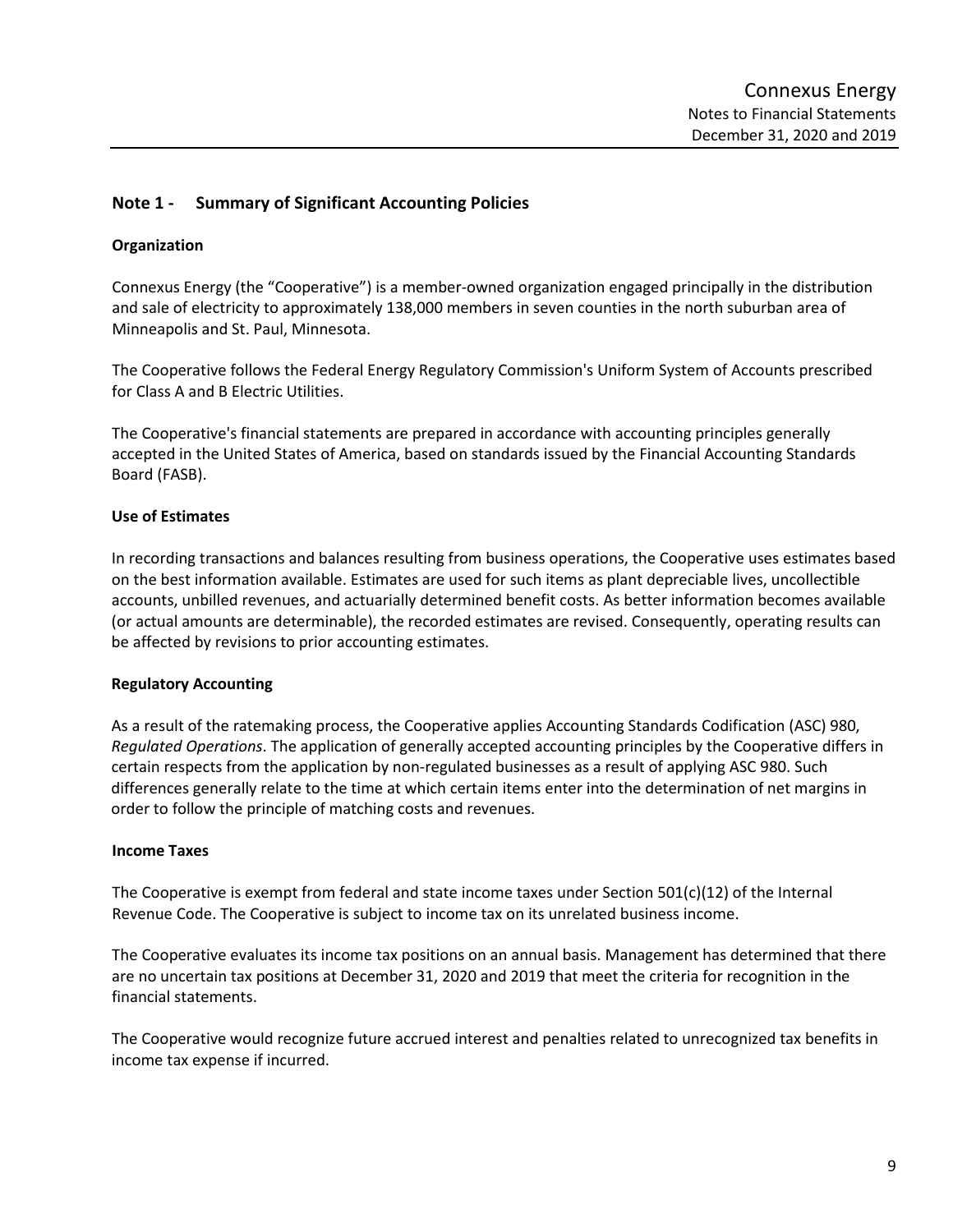# **Concentration of Risk**

As of December 31, 2020 and 2019, approximately 34% of the Cooperative's labor force was covered by a collective bargaining agreement. The current agreement is set to expire on January 31, 2022.

# **Utility Plant and Retirements**

Utility plant is stated at cost. The cost of additions to utility plant includes contracted work, direct labor and materials and allocable overheads, reduced by cash contributions in aid of construction received from members. When units of property are retired, sold or otherwise disposed of in the ordinary course of business, their average book cost less net salvage is charged to accumulated depreciation. Repairs and the replacement and renewal of items determined to be less than units of property are charged to maintenance expense.

Depreciation expense is computed by applying composite rates to the monthly balance for all classes of utility plant, except for transportation equipment and other general plant assets, which are depreciated on a unit basis. The depreciation rate as a percentage of the average balance of depreciable property was 3.4% at December 31, 2020 and 2019.

# **Recoverability of Long-Lived Assets**

The Cooperative accounts for the impairment or disposal of long-lived assets in accordance with FASB accounting guidance, which requires long-lived assets, such as property and equipment, to be evaluated for impairment whenever events or changes in circumstances indicate the carrying amount of the assets may not be recoverable. The Cooperative determines potential impairment by comparing the carrying value of its assets with the sum of the undiscounted cash flows expected to be provided by operating and eventually disposing of the asset. Should the sum of the expected future net cash flows be less than the carrying values, the Cooperative would determine whether an impairment loss should be recognized. An impairment loss would be quantified by comparing the amount by which the carrying value exceeds the fair value of the asset based on quoted market prices or the present value of the expected future cash flows to be generated by the asset. To date, management has determined that no impairment of these assets exists.

The Cooperative accounts for the impairment of equity method investments in accordance with FASB guidance, which requires equity investments to be evaluated for impairment whenever events or changes in circumstances indicate the carrying amount of the assets may not be recoverable. Evidence of a loss in value might include, but would not necessarily be limited to, absence of an ability to recover the carrying amount of the investment or inability of the investee to sustain an earnings capacity, which would justify the carrying amount of the investment. As of December 31, 2020 and 2019, and during the years then ended, the Cooperative determined that there were no impaired equity method investments.

# **Cash and Cash Equivalents**

Cash and cash equivalents include cash on hand and highly liquid investments with an original maturity of three months or less.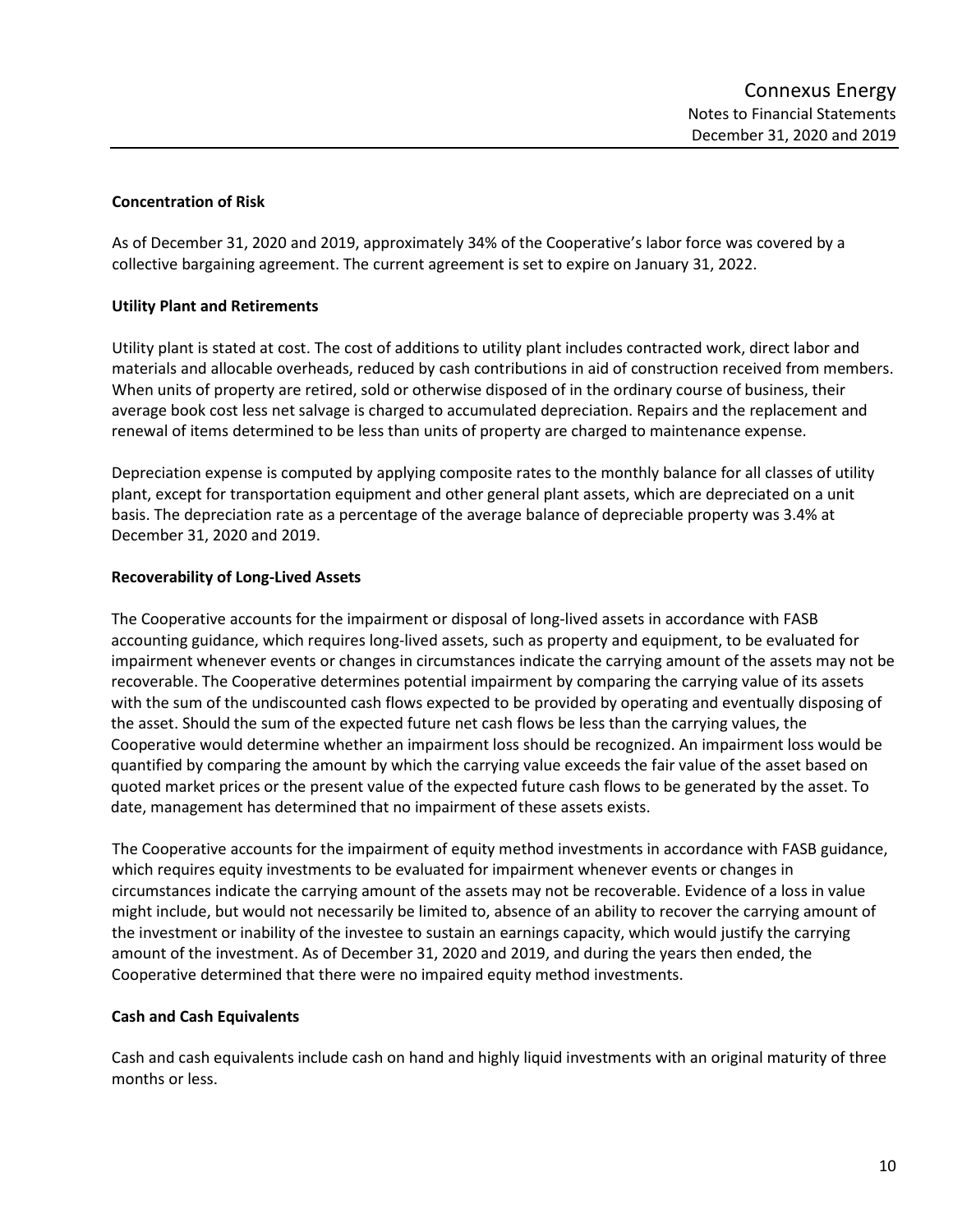# **Accounts Receivable and Credit Policy**

The Cooperative's revenue contracts provide it with the unconditional right to consideration upon delivery of electricity to its members; therefore, a receivable is recognized in the period the Cooperative provides energy to its members, so no contract assets or liabilities exist. The unconditional right to consideration is represented by contract receivables which are presented on the balance sheet as accounts receivable, net.

Accounts receivable are uncollateralized member obligations due under terms established by the Board of Directors. Past due balances on active accounts are subject to disconnection of service. The Cooperative has the ability to charge deposits on members based on an analysis of their prior utility payment history.

The beginning and ending balances for accounts receivable, net of allowances for doubtful accounts, and contract liabilities were as follows for the years ended December 31, 2020 and 2019:

|                                         | December 31,<br>2020           | December 31,<br>2019     | January 1,<br>2019             |
|-----------------------------------------|--------------------------------|--------------------------|--------------------------------|
| <b>Billed</b><br>Unbilled               | 16,749,798<br>Ś.<br>13,231,449 | 15,349,419<br>14,708,300 | 15,704,497<br>Ś.<br>13,257,287 |
| Total accounts receivable, net          | 29,981,247                     | 30,057,719               | ς<br>28,961,784                |
| Member prepayments - contract liability | 1,426,403                      | 1,973,573                | 1,208,386                      |
| Member deposits - contract liability    | 1,819,284                      | 1,646,530                | 1,618,624                      |

# **Allowance for Doubtful Accounts**

The allowance for doubtful accounts represents the Cooperative's estimate of probable amounts that will not be collectible in our existing receivables. The estimate is determined based on historical patterns of collections and losses from previous receivables. The carrying amount of accounts receivable is reduced by the allowance for doubtful accounts in the balance sheets. The allowance for doubtful accounts at December 31, 2020 and 2019 was \$158,835 and \$38,841.

# **Material and Supplies**

Material and supplies are stated at the lower of average cost or market.

# **Investments**

The Cooperative has investments in associated companies. The Cooperative has determined that these investments do not have a readily determinable fair value. Investments in associated companies are recorded at the Cooperative's share of allocated patronage capital. These investments are assessed for impairment, if any, and adjusted for changes resulting from observable price changes in orderly transactions for the identical or a similar investment of the same issuer. The Cooperative has not identified any impairments and there has not been observable price changes during the years ended December 31, 2020 and 2019.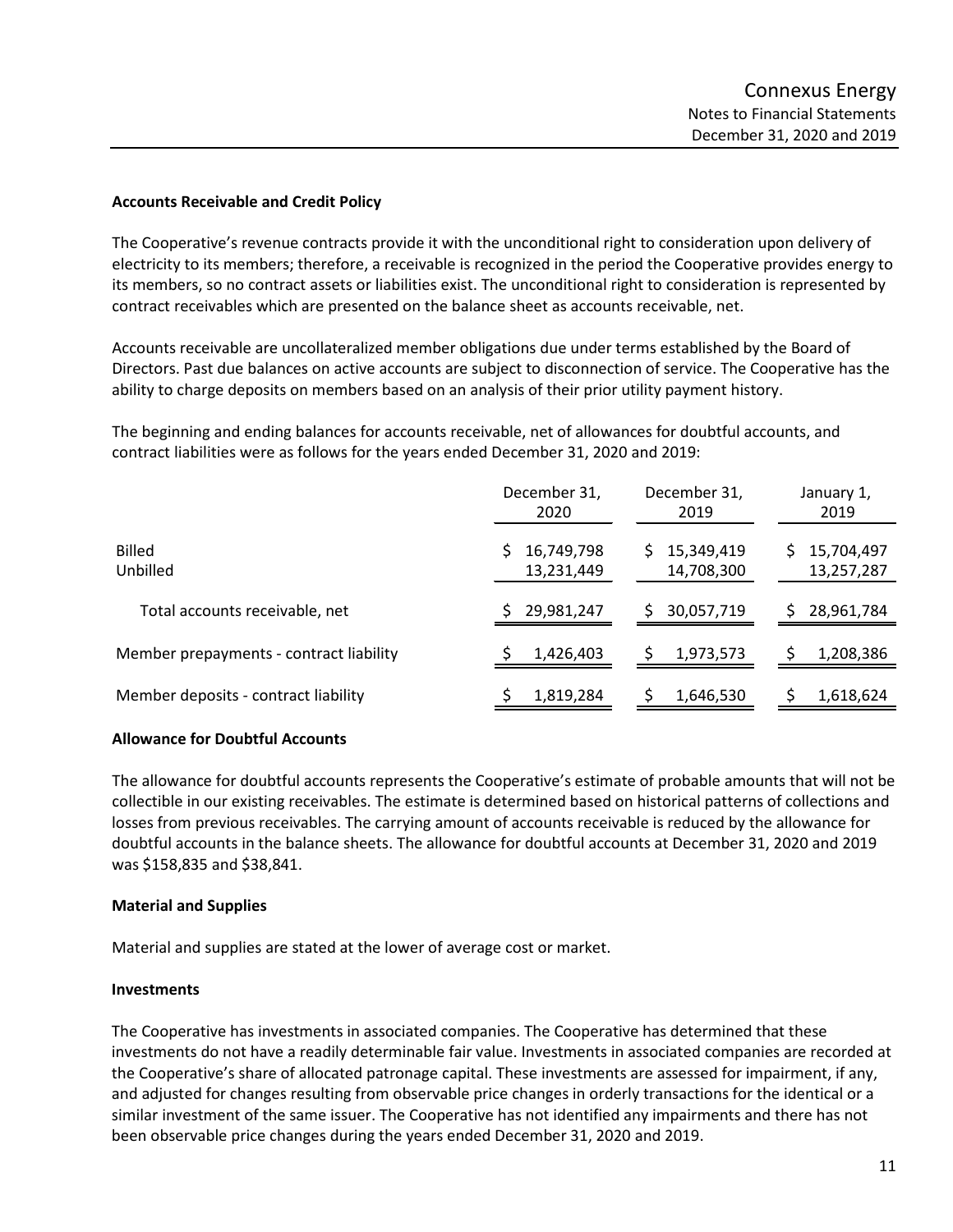Some subordinate debt investments are a condition of loans from the National Rural Utilities Cooperative Finance Corporation (NRUCFC) and are accounted for at amortized cost, net of any impairment.

The Cooperative also has various investments that are accounted for using the equity method based on the Cooperative's ownership percentage in the investee. Under the equity method, the Cooperative records its proportionate share of earnings and losses of the investee. Distributions from these investments reduce the carrying value.

# **Derivative Instruments and Hedging Activities**

The Cooperative's policy is to not use freestanding derivatives and to not enter into contracts with terms that cannot be designated as normal purchases or sales. Management has determined that the Cooperative has no freestanding or embedded derivatives.

#### **Fair Value Measurements**

The Cooperative has determined the fair value of certain assets and liabilities in accordance with the provisions of Accounting Standards Codification (ASC) 820, *Fair Value Measurements and Disclosures*, which provides a framework for measuring fair value under generally accepted accounting principles.

ASC 820 defines fair value as the exchange price that would be received for an asset or paid to transfer a liability (an exit price) in the principal or most advantageous market for the asset or liability in an orderly transaction between market participants on the measurement date. ASC 820 requires that valuation techniques maximize the use of observable inputs and minimize the use of unobservable inputs. ASC 820 also establishes a fair value hierarchy, which prioritizes the valuation inputs into three broad levels.

Level 1 inputs consist of quoted prices in active markets for identical assets or liabilities that the reporting entity has the ability to access at the measurement date. Level 2 inputs are inputs other than quoted prices included within Level 1 that are observable for the related asset or liability. Level 3 inputs are unobservable inputs related to the asset or liability. The Cooperative's policy is to recognize significant transfers between levels on the date of the transfer.

# **Patronage Capital**

Margins realized from operations are assigned to members on a patronage basis. Patronage capital is retired on a percentage basis at the discretion of the Board of Directors.

The Cooperative's capital credit retirement policy allows a special, discounted, lump sum payout for members who move or the estate of deceased members. The member's remaining allocation is retained by the Cooperative and is classified as other capital in the statements of changes in patrons' equity.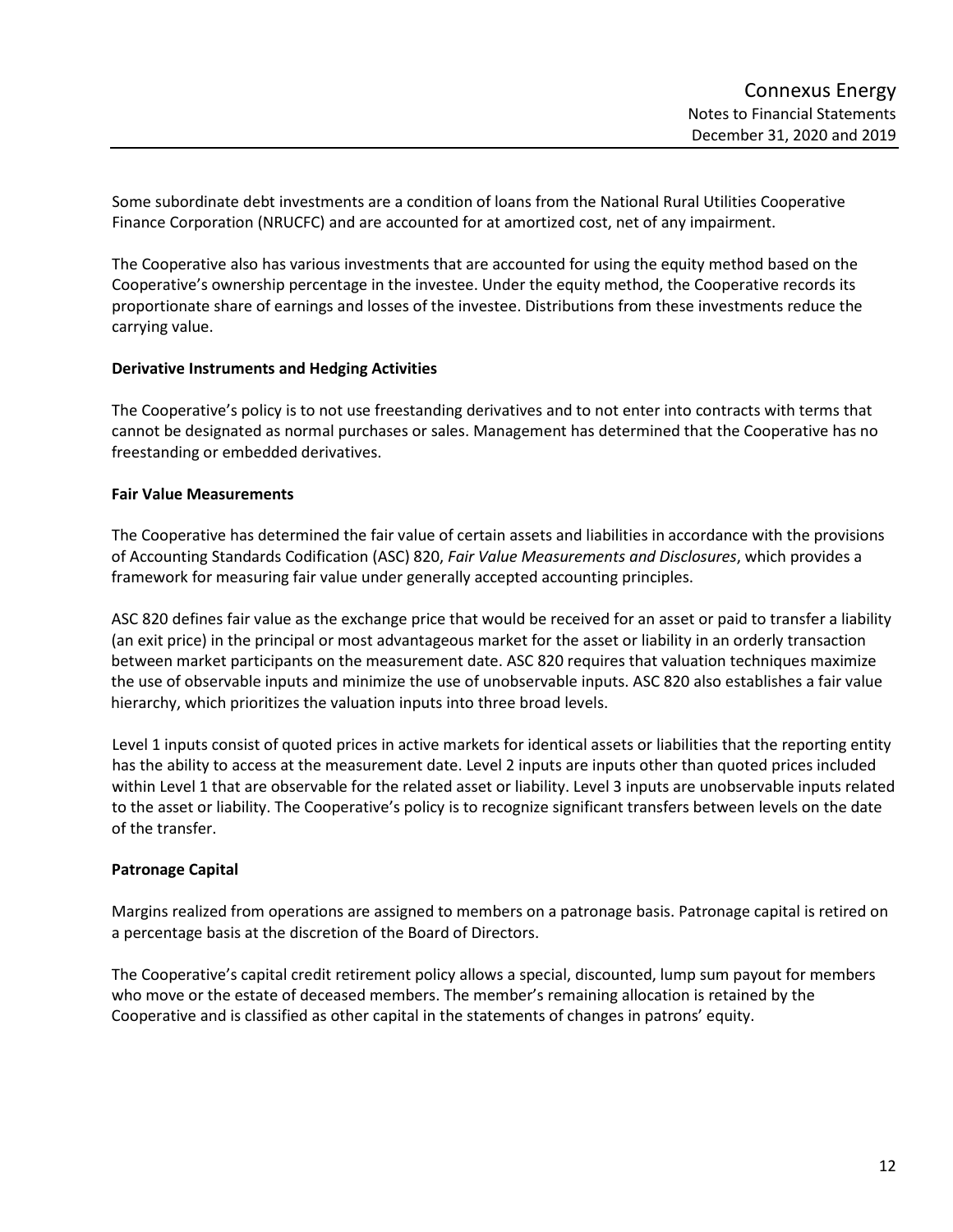# **Revenue Recognition**

The Cooperative accounts for member revenues under Accounting Standards Codification (ASC) 606, *Revenue from Contracts with Customers*.

The Cooperative's performance obligation related to the sale of energy is satisfied as energy is delivered to members; therefore, revenue from the delivery of energy is recognized over time as energy is delivered to the members. The Cooperative reads member meters and bills members each month based on a cycle basis. Accordingly, at the end of each month, there is energy delivered to members for which members have not been billed. The Cooperative records an estimate of the unbilled revenues each month.

The Cooperative does not have any significant financing components related to contracts with members as payment is received shortly after being billed to members.

The following table depicts revenues by timing of revenue recognition and type of revenue for the years ended December 31, 2020 and 2019:

|                                                                                                       | 2020                       | 2019                       |
|-------------------------------------------------------------------------------------------------------|----------------------------|----------------------------|
| Electric revenue (transferred over time)<br>Utility service revenues (transferred at a point in time) | \$246,360,664<br>1,434,504 | \$237,487,338<br>1,423,090 |
| Revenue from contracts with members                                                                   | 247,795,168                | 238,910,428                |
| Other electric revenue - late fees (outside the scope of ASC 606)                                     | 589,528                    | 602,700                    |
| Total operating revenue                                                                               | \$248,384,696              | \$239,513,128              |

# **Sales Taxes**

The Cooperative collects sales taxes on behalf of governmental units from its members and remits the entire amount to the various governmental units. The Cooperative's accounting policy is to exclude the tax collected and remitted from revenue and operating expenses.

# **Power Costs**

Substantially all power costs are monthly billings from the wholesale supplier for power delivered to the Cooperative during the month. Power costs are recorded through the balance sheet date.

# **Nonelectric Operations**

Nonelectric operating revenues have been classified as utility services revenue in the statements of operations.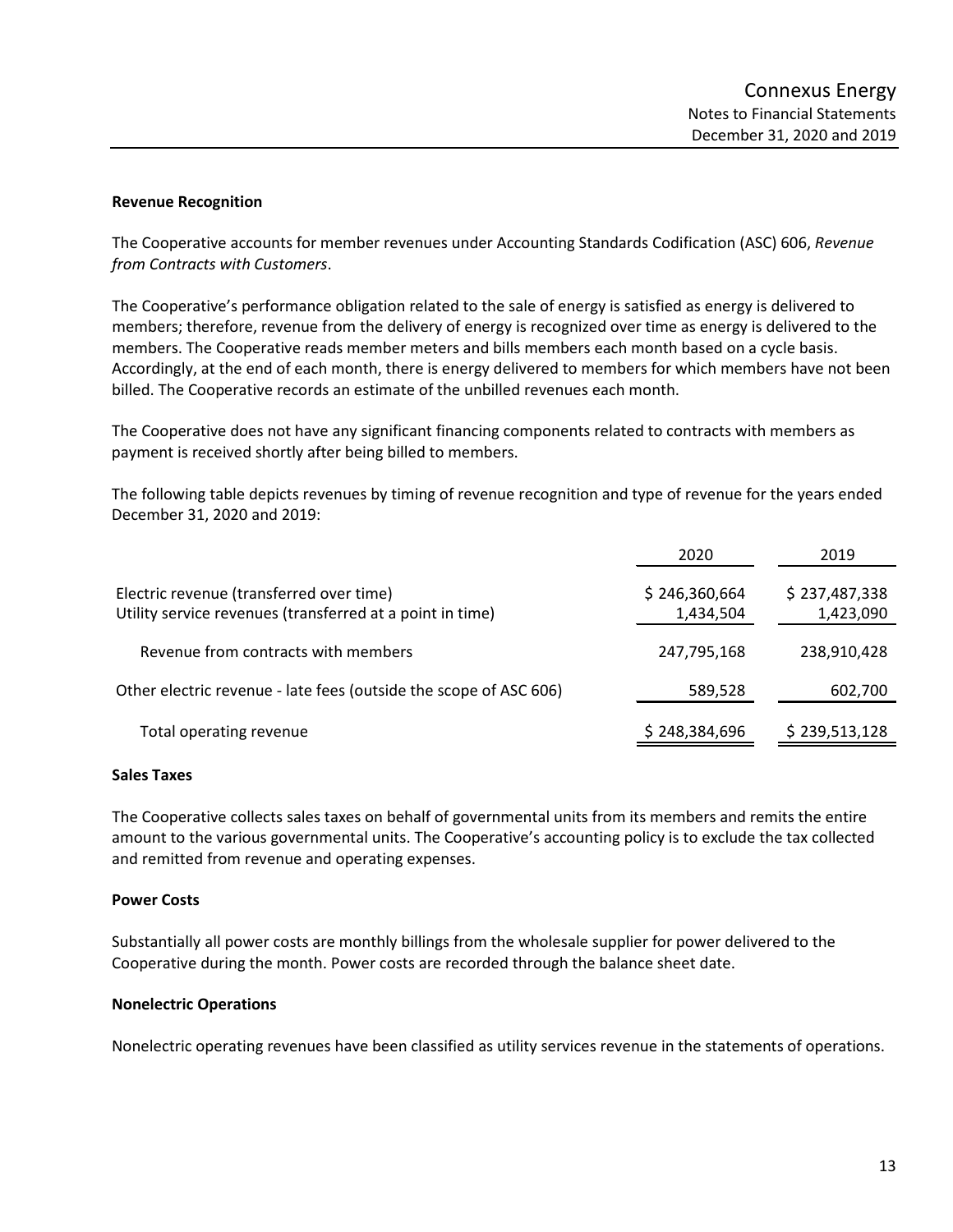# **Note 2 - Subordinated Debt Investments**

Investments in capital term certificates of the NRUCFC totaled \$3,231,788 and \$3,386,597 at December 31, 2020 and 2019. The capital term certificates consist of 5% capital term certificates that mature, based upon the year of acquisition, beginning October 1, 2070, through October 1, 2080; 3% loan capital term certificates that mature, based upon the year of acquisition, beginning October 1, 2025, through October 1, 2030; and nointerest loan capital term certificates, which are refunded to the Cooperative based on the outstanding principal loan balance over the term of the corresponding loans from November 1, 2022, through February 1, 2039. Investments in member capital securities with NRUCFC totaled \$5,000,000 at December 31, 2020 and 2019. These securities have a 5% interest rate and a maturity date of December 11, 2044, with a first call date of December 11, 2024. Based on the accounting guidance for debt securities, the capital term certificates and member capital securities are classified as held-to-maturity securities, as the Cooperative has a positive intent and ability to hold the certificates to maturity and are accordingly carried at amortized cost.

# **Note 3 - Investments in Associated Organizations**

The Cooperative is a member of Great River Energy (GRE), which is a generation and transmission cooperative. In 2006, the Cooperative entered into an amended and restated power purchase contract with GRE effective through December 31, 2045. Additionally, effective January 1, 2010, the Cooperative entered into an amended and restated transmission service contract with GRE, which expires on December 31, 2050. Under the terms of the agreements, the Cooperative has agreed to purchase substantially all power from GRE at rates determined by GRE, which are subject to periodic change.

The Cooperative's investment in GRE consists of capital credits for the Cooperative's share of GRE's operating margins that have been allocated but not received. The Cooperative's investment in GRE was \$144,146,769 and \$141,851,249 at December 31, 2020 and 2019. During 2020 and 2019, the Cooperative recognized income of \$4,443,066 and \$5,110,513 related to allocations of capital credits from GRE. During 2020 and 2019, the Cooperative received capital credit retirements of \$2,147,545 and \$3,039,187 from GRE.

Currently, the Cooperative purchases approximately 18% of GRE's total power output sold to members. The Cooperative's power purchases from GRE were \$171,962,499 and \$168,988,611 during 2020 and 2019. Accounts payable to GRE was \$26,681,649 and \$25,401,037 at December 31, 2020 and 2019.

The Cooperative has investments in other associated organizations, primarily NRUCFC capital credits, which are accounted for as equity securities. Such investments totaled \$7,369,657 and \$6,983,293 at December 31, 2020 and 2019.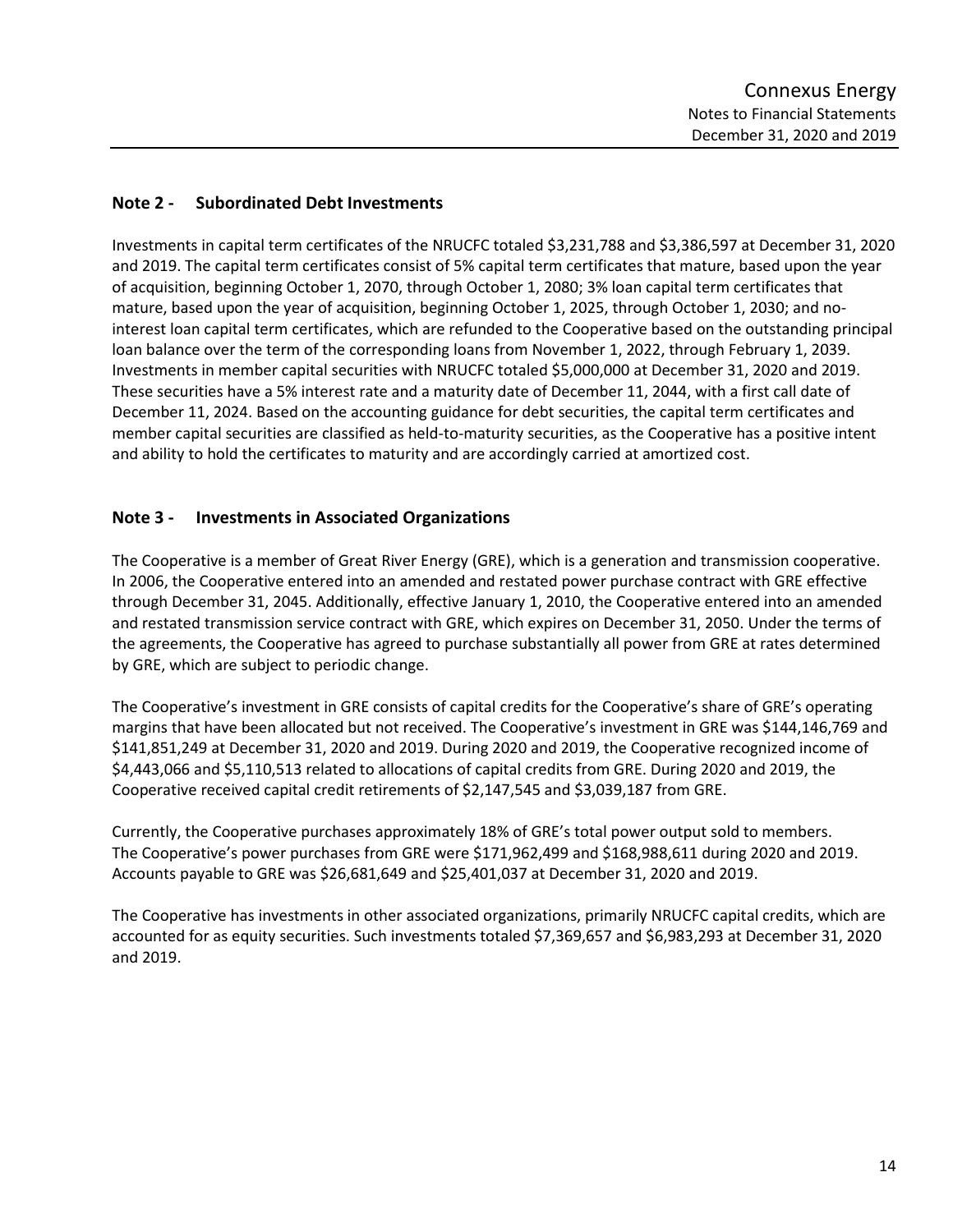# **Note 4 - Other Investments**

The Cooperative maintains an investment in a tree trimming business totaling \$1,170,652 and \$983,965 at December 31, 2020 and 2019. This investment is recorded under the equity method and is included in other investments in the balance sheets. The Cooperative recognized a net operating gain from this equity investment totaling \$286,687 and \$152,029 in 2020 and 2019.

The Cooperative's investment in solar projects was \$216,790 and \$232,598 at December 31, 2020 and 2019.

# **Note 5 - Other Assets**

Other assets consist primarily of regulatory assets related to the pension plan. Other assets at December 31, 2020 and 2019, are as follows:

|                                                | 2020 |            | 2019 |            |
|------------------------------------------------|------|------------|------|------------|
| Regulatory asset - pension obligation (Note 8) |      | 4,736,055  |      | 5,858,133  |
| Benefit plan asset (Note 8)                    |      | 6,097,598  |      | 4,253,116  |
| Deferred compensation (Note 8)<br>Other assets |      | 2,939,350  |      | 2,703,212  |
|                                                |      | 2,459,450  |      | 1,097,477  |
| Total other assets                             |      | 16,232,453 |      | 13,911,938 |

# **Note 6 - Long-Term Debt and Line-of-Credit Agreements**

Long-term debt as of December 31, 2020 and 2019, consists of the following:

|                                                                                                                                                                                                        | 2020                      | 2019                       |
|--------------------------------------------------------------------------------------------------------------------------------------------------------------------------------------------------------|---------------------------|----------------------------|
| NRUCFC mortgage notes bearing interest at 1.91% to 6.45%<br>(4.18% weighted average), due in quarterly installments,<br>including interest, through 2054)<br>Less current maturities of long-term debt | 161,524,030<br>(667, 804) | 163,795,563<br>(2,271,530) |
|                                                                                                                                                                                                        | 160,856,226               | 161,524,033                |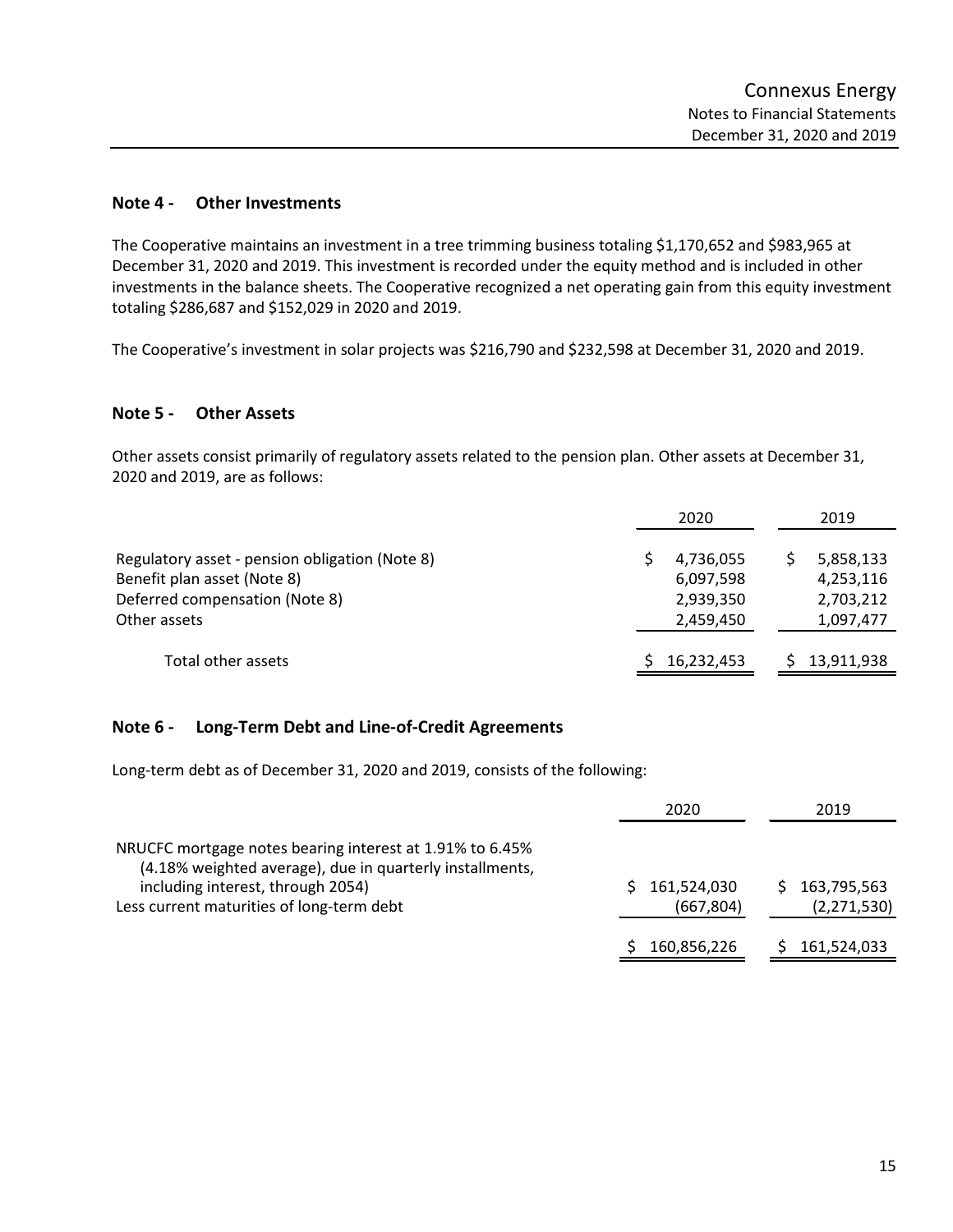It is estimated that principal repayments on the above debt for the next five years will be as follows:

| 2021       | \$<br>667,804 |
|------------|---------------|
| 2022       | 1,864,506     |
| 2023       | 291,129       |
| 2024       | 2,984,168     |
| 2025       | 315,660       |
| Thereafter | 155,400,763   |
|            |               |
|            | 161,524,030   |

At December 31, 2020, \$155,190,141 of the notes were interest only notes with balloon payments due between 2022 and 2054. Substantially all assets are pledged as collateral on the mortgage notes. The Cooperative has an additional \$25 million in NRUCFC secured mortgage notes that have not been advanced as of December 31, 2020.

The mortgage provisions with NRUCFC require, among other provisions, that the Cooperative maintain certain annual debt service coverage (DSC) levels, including, but not limited to, the average DSC ratio. At December 31, 2020, management believes the Cooperative is in compliance with all loan covenants.

In 2019 the Cooperative established an unsecured line-of-credit agreement with NRUCFC providing the Cooperative with short-term financing in the total amount of \$20,000,000 on a revolving basis. The revolving line-of-credit agreement matures on December 31, 2049. Interest on unpaid principal is payable quarterly at rates established by NRUCFC. The interest rate was 2.25% as of December 31, 2020. There was no outstanding balance on this line-of-credit at December 31, 2020.

The Cooperative has an unsecured line-of-credit agreement with the NRUCFC providing the Cooperative with short-term financing in the total amount of \$35,000,000. The line-of-credit agreement matures on May 5, 2023. Interest on unpaid principal is payable quarterly at rates established by NRUCFC, which are not to exceed the one-month London Interbank Offered Rate (LIBOR), plus 1.85%. The interest rate was 2.01% as of December 31, 2020. There were no outstanding balances on this line-of-credit at December 31, 2020 and 2019.

The Cooperative has also established an unsecured revolving term line-of-credit with CoBank ACB. The line-ofcredit agreement matures on October 31, 2021 and provides for short-term loans in an amount not to exceed \$35,000,000. Interest on unpaid principal is payable monthly at rates established by CoBank ACB, which are not to exceed the one-month LIBOR, plus 1.35%. The interest rate was 1.5% as of December 31, 2020. There were outstanding balances of \$14,366,525 and \$12,006,753 on this line-of-credit at December 31, 2020 and 2019.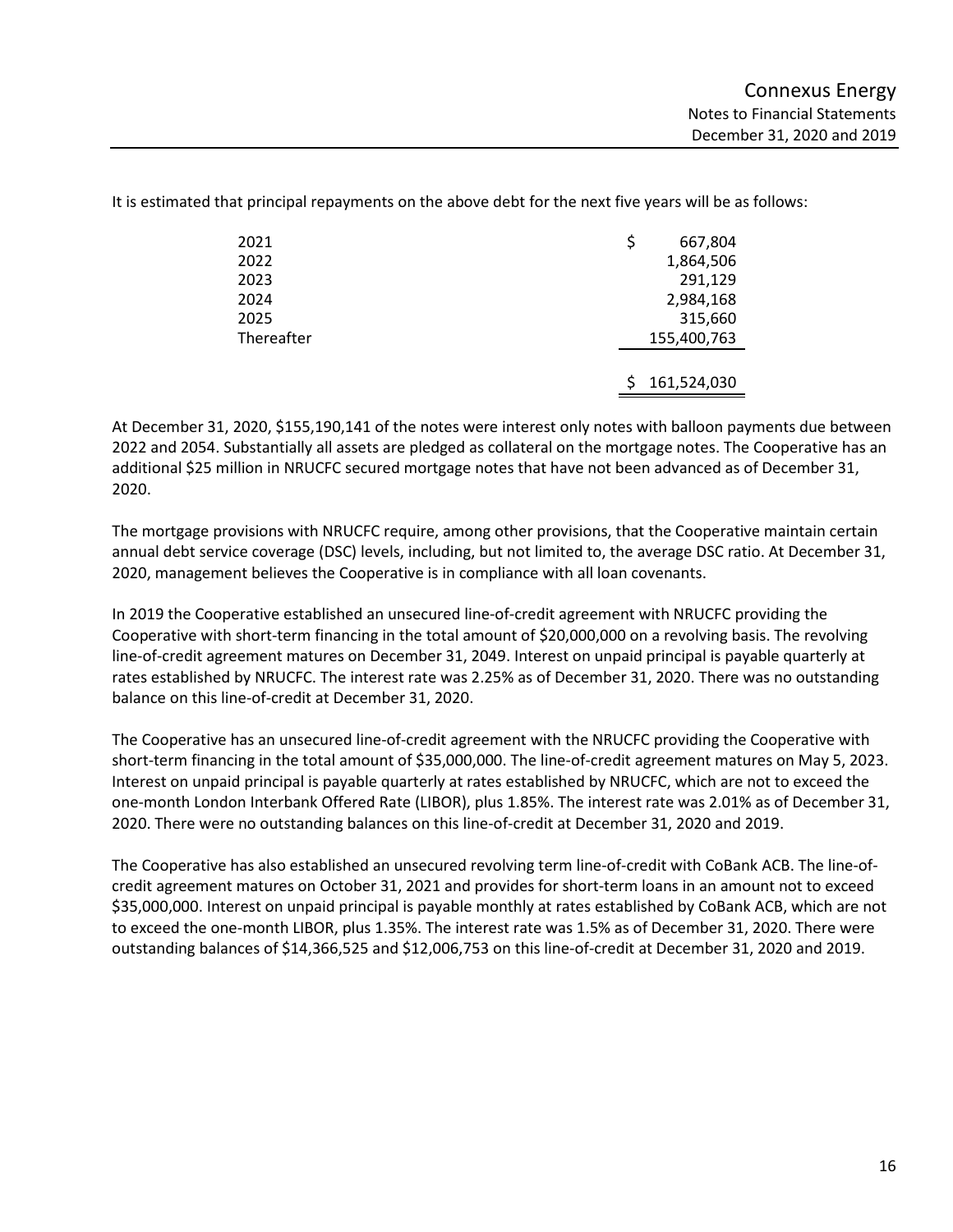# **Note 7 - Other Long-Term Liabilities**

Other long-term liabilities at December 31, 2020 and 2019, are as follows:

|                                                      | 2020                     | 2019                    |
|------------------------------------------------------|--------------------------|-------------------------|
| Finance lease liabilities                            | 19,502,270               | 19,992,270              |
| Deferred compensation (Note 8)                       | 2,939,350                | 2,703,212               |
| Other                                                | 1,259,805                | 2,139,950               |
| Less current maturities of finance lease liabilities | 23,701,425<br>(511, 200) | 24,835,432<br>(490,000) |
|                                                      | 23,190,225               | 24,345,432              |

The Cooperative has a 25-year contract to obtain energy storage services that is characterized as a lease under ASC 842. The weighted-average discount rate is based on the discount rate implicit in the lease, or if the implicit rate is not readily determinable from the lease, then the Cooperative estimates an applicable incremental borrowing rate. The incremental borrowing rate is estimated using the Cooperative's applicable borrowing rates and the contractual lease term.

For rate-making purposes, the Cooperative treats the finance lease as an operating lease with the amount of the lease payment included as allowable costs in the period it covers. The Cooperative combines the interest expense and amortization of right-of-use asset together and includes the costs as a component of purchased power expense.

Finance lease right-of-use assets are included in energy storage assets on the balance sheet.

Total lease costs for the years ended December 31, 2020 and 2019 were as follows:

|                                                                                | 2020               | 2019               |
|--------------------------------------------------------------------------------|--------------------|--------------------|
| Finance lease cost:<br>Interest expense<br>Amortization of right-of-use assets | 841.205<br>443.053 | 825,285<br>296.786 |

The following summarizes the supplemental cash flow information for the years ended December 31, 2020 and 2019:

|                                                                                                                                                                 | 2020               | 2019               |
|-----------------------------------------------------------------------------------------------------------------------------------------------------------------|--------------------|--------------------|
| Cash paid for amounts included in the measurement of lease liabilities:<br>Operating cash flows from finance leases<br>Financing cash flows from finance leases | 841.205<br>443.053 | 825.285<br>296.786 |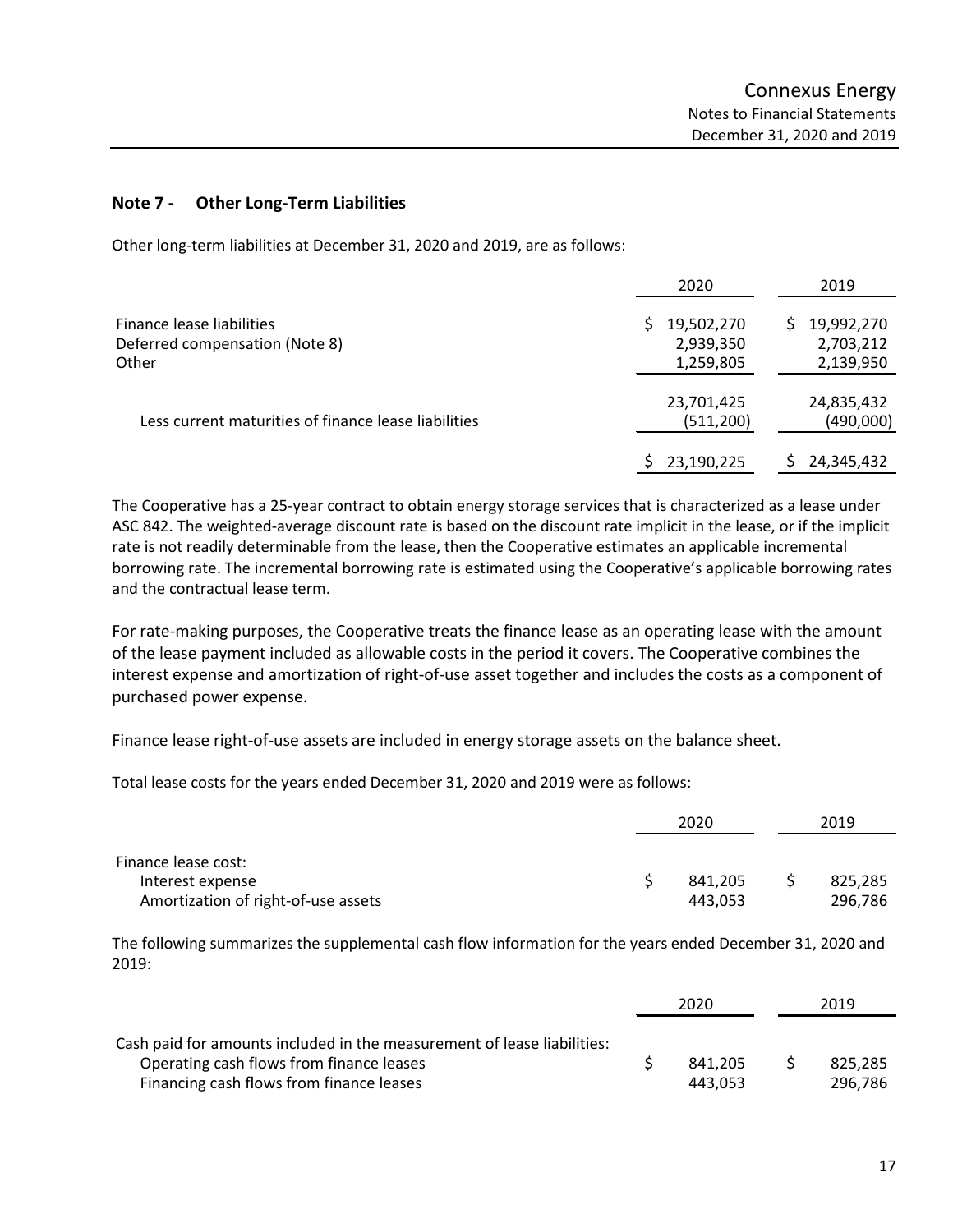The following summarizes the weighted-average remaining term and weighted-average discount rate at December 31, 2020 and 2019:

|                                  | 2020     | 2019     |
|----------------------------------|----------|----------|
| Weighted-average remaining term: | 23 Years | 24 Years |
| Weighted-average discount rate:  | 4.25%    | 4.25%    |

The future minimum payments under noncancelable finance leases with terms greater than one year are summarized below:

| 2021                               | \$<br>1,330,200 |
|------------------------------------|-----------------|
| 2022                               | 1,330,200       |
| 2023                               | 1,330,200       |
| 2024                               | 1,330,200       |
| 2025                               | 1,330,200       |
| Thereafter                         | 23,943,600      |
|                                    |                 |
| Total payments                     | 30,594,600      |
| Less interest                      | (11,092,330)    |
|                                    |                 |
| Present value of lease liabilities | 19,502,270      |

# **Note 8 - Pension Plans**

# **Defined Benefit Plan**

The Cooperative sponsors a qualified defined benefit pension plan (the "Pension Plan"). Benefits under the Pension Plan are determined under a traditional percentage-of-final-pay formula or a cash-balance formula based on annual compensation credits and investment credits. Benefits for participating employees hired after January 1, 2000, are determined under the cash-balance formula. Effective January 1, 2011, the Cooperative closed the Pension Plan to new participants. The Pension Plan's assets are invested in equity, REIT, bond mutual funds, and money market funds.

In accordance with guidance for accounting for pension plans, the Cooperative fully recognizes the funded status of each pension and other postretirement benefit plan as a liability or asset in its balance sheets with all unrecognized amounts to be recorded in other comprehensive income. The Cooperative applies regulatory accounting treatment, which allows recognition of this item as a regulatory asset rather than as a charge to accumulated other comprehensive income, as future costs are to be included in rates.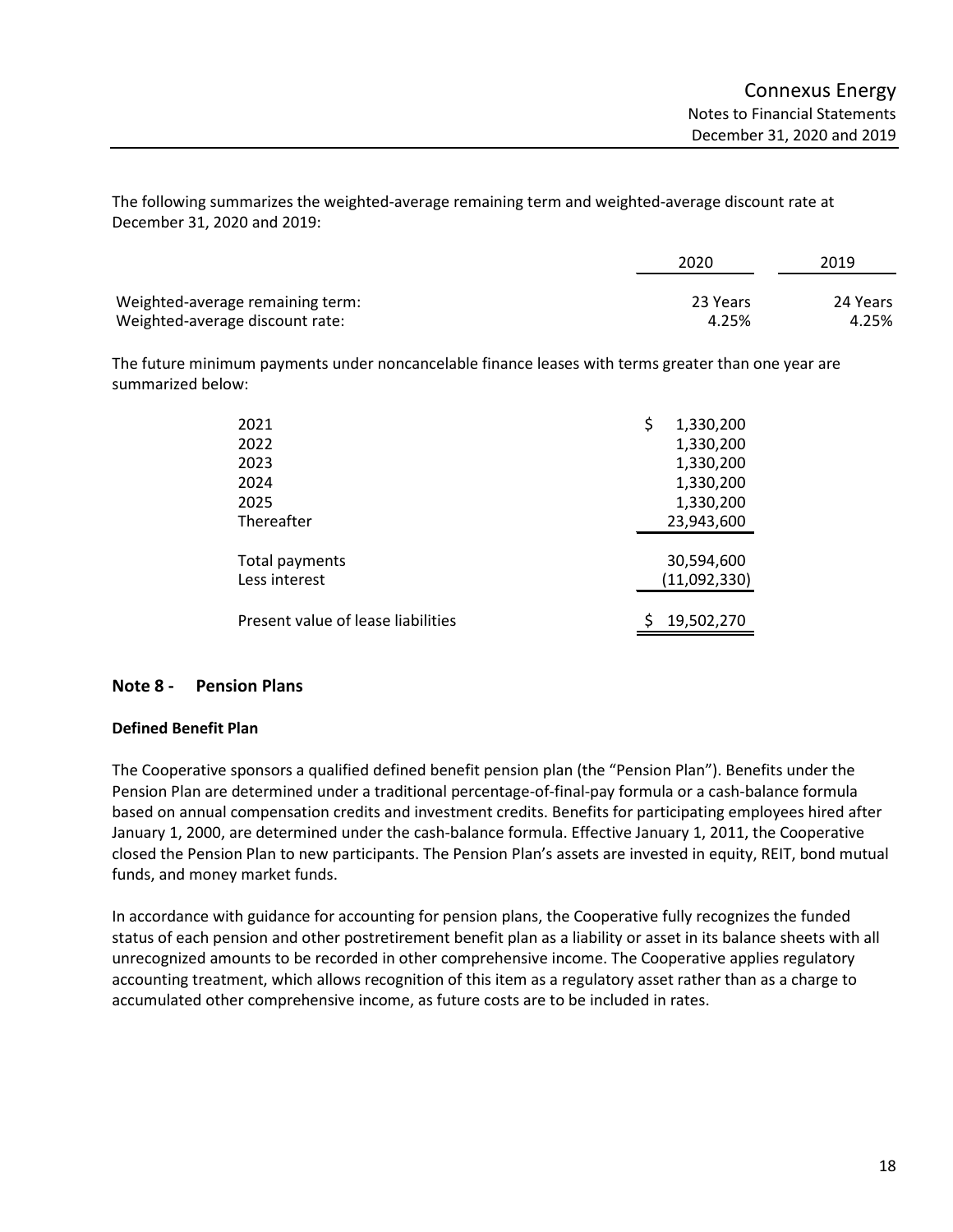|                                                                                                                                                                              | 2020                                                                                 | 2019                                                                  |
|------------------------------------------------------------------------------------------------------------------------------------------------------------------------------|--------------------------------------------------------------------------------------|-----------------------------------------------------------------------|
| Accumulated benefit obligation - December 31                                                                                                                                 | \$38,719,492                                                                         | \$37,760,716                                                          |
| Change in benefit obligation<br>Projected benefit obligation - beginning of year<br>Service cost<br>Interest cost<br><b>Actuarial losses</b><br>Benefits paid<br>Settlements | 39,560,226<br>\$.<br>941,676<br>1,091,693<br>2,634,932<br>(1,032,829)<br>(2,680,996) | 36,121,307<br>\$.<br>859,863<br>1,378,126<br>3,109,424<br>(1,908,494) |
| Projected benefit obligation - end of year                                                                                                                                   | \$40,514,702                                                                         | \$39,560,226                                                          |
| Change in plan assets<br>Fair value of plan assets - beginning of year<br>Actual return on assets<br><b>Employer contribution</b><br>Benefits paid<br>Settlements            | \$43,813,342<br>5,342,783<br>1,170,000<br>(1,032,829)<br>(2,680,996)                 | \$37,921,784<br>6,600,052<br>1,200,000<br>(1,908,494)                 |
| Fair value of plan assets - end of year                                                                                                                                      | 46,612,300<br>\$.                                                                    | \$43,813,342                                                          |
| Funded status of plan - funded status of plan as of<br>December 31 (Note 5)                                                                                                  | \$<br>6,097,598                                                                      | \$<br>4,253,116                                                       |
|                                                                                                                                                                              | 2020                                                                                 | 2019                                                                  |
| Weighted-average assumptions used to determine benefit<br>obligations as of December 31<br>Discount rate<br>Weighted-average rate of increase in future compensation levels  | 2.00%<br>3.50%                                                                       | 2.90%<br>3.50%                                                        |
| Amounts recognized in balance sheets consist of<br>Noncurrent assets<br>Other assets (Note 5)                                                                                | \$<br>10,833,653                                                                     | \$<br>10,111,249                                                      |
|                                                                                                                                                                              |                                                                                      |                                                                       |

Information for the Pension Plan as of and for the years ended December 31, 2020 and 2019, is as follows:

The amount of the prior service costs expected to be amortized in 2021 is \$54,579.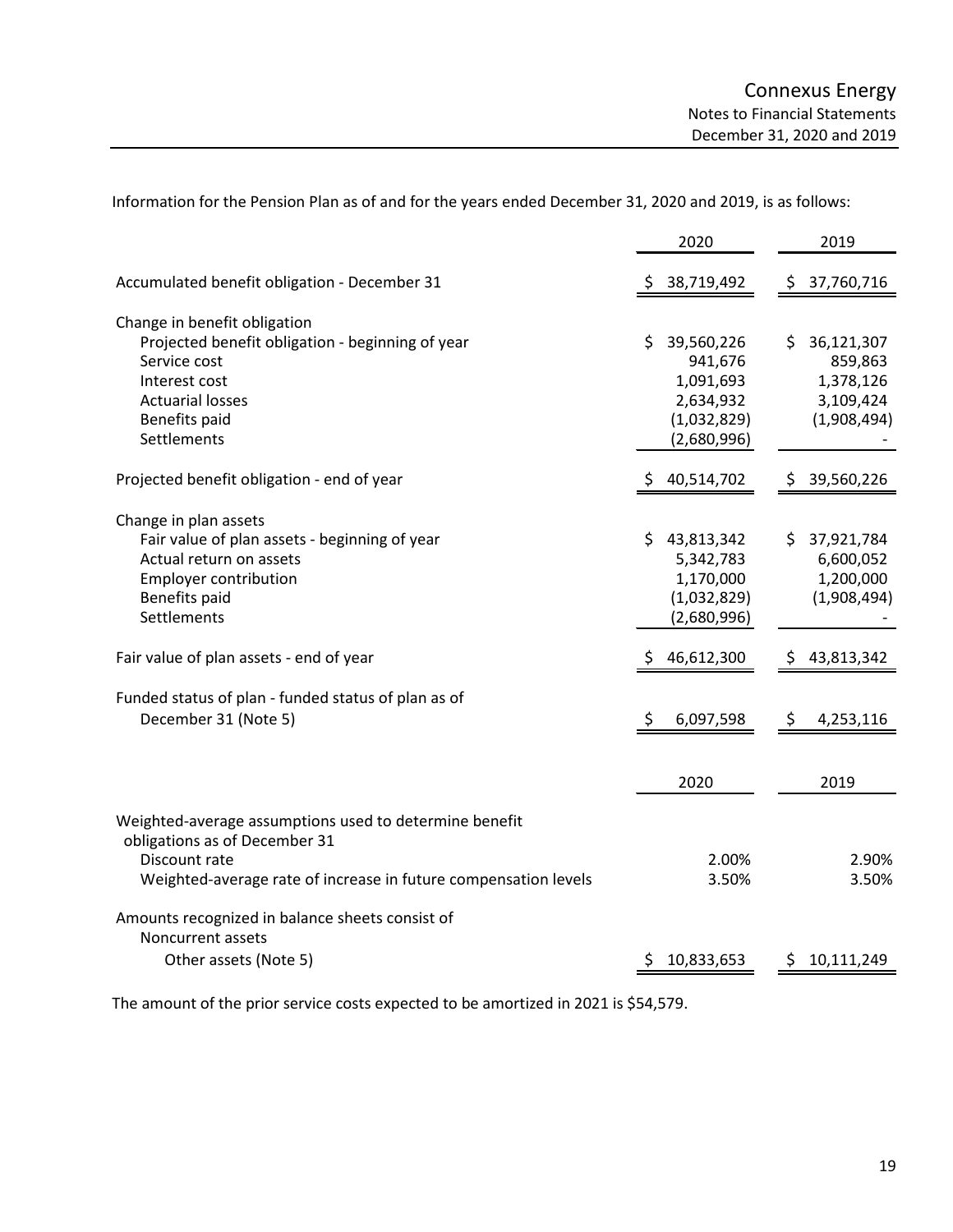# Connexus Energy Notes to Financial Statements December 31, 2020 and 2019

|                                                                                                                                                                                                                                  | 2020                                                            |   | 2019                                                 |
|----------------------------------------------------------------------------------------------------------------------------------------------------------------------------------------------------------------------------------|-----------------------------------------------------------------|---|------------------------------------------------------|
| Amounts not yet recognized as components of net period<br>benefit cost<br>Amount disclosed at beginning of year<br>Net actuarial gain in current year<br>Amortization of actuarial losses<br>Prior service credit<br>Settlements | 5,858,133<br>(636, 809)<br>(114, 648)<br>(64, 514)<br>(306,107) | S | 7,881,336<br>(1,536,993)<br>(357, 233)<br>(128, 977) |
| Total (Note 5)                                                                                                                                                                                                                   | 4,736,055                                                       |   | 5,858,133                                            |

Components of net periodic pension costs for the Pension Plan for 2020 and 2019, are as follows:

|                                    | 2020         | 2019          |
|------------------------------------|--------------|---------------|
| Service cost                       | 941,676<br>S | \$<br>859,863 |
| Interest cost                      | 1,091,693    | 1,378,126     |
| Expected return on plan assets     | (2,071,042)  | (1,953,635)   |
| Amortization of actuarial losses   | 114,648      | 357,233       |
| Amortization of prior service cost | 64,514       | 128,977       |
| Net periodic pension cost          | 141,489      | 770.564       |
| Settlement charge                  | 306,107      |               |
| Total pension cost                 | 447,596      | 770,564       |

The Cooperative uses a liability-driven investment policy, which seeks to match asset returns with expected liabilities. The asset allocation was 3% real estate investment trust funds, 27% equity mutual funds and 70% bond mutual funds as of December 31, 2020. The asset allocation was 3% real estate investment trust funds, 28% equity mutual funds and 69% bond mutual funds as of December 31, 2019. All pension assets are classified as Level 1 investments within the fair value hierarchy.

The weighted-average assumptions used to determine net periodic pension costs for the years ended December 31, 2020 and 2019, were as follows:

|                                                  | 2020  | 2019  |  |
|--------------------------------------------------|-------|-------|--|
| Discount rate                                    | 2.90% | 4.00% |  |
| Expected long-term rate of return on plan assets | 5.12% | 5.60% |  |
| Rate of increase in future compensation levels   | 3.50% | 3.50% |  |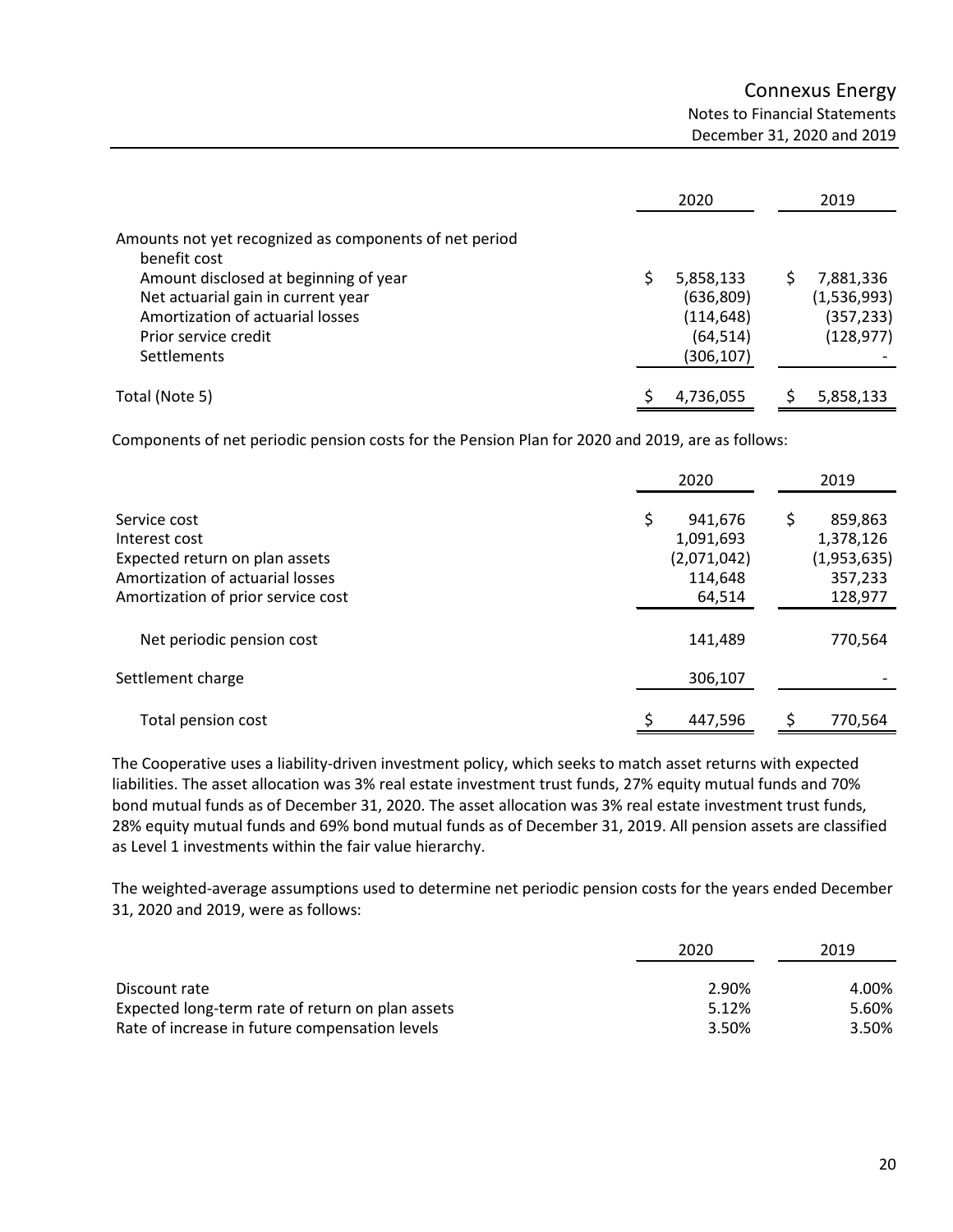Estimated future benefit payments at December 31, 2020, are as follows:

| 2021      | 2,442,723  |
|-----------|------------|
| 2022      | 2,512,354  |
| 2023      | 2,726,964  |
| 2024      | 2,998,761  |
| 2025      | 2,895,120  |
| 2026-2030 | 13,719,241 |

Expected contributions during the year ending December 31, 2021 are \$1,080,000.

Target percentage of fair value of plan investments by category is as follows:

|              | 2020 | 2019 |
|--------------|------|------|
| <b>REIT</b>  | 5%   | 5%   |
| Equity funds | 30%  | 30%  |
| Debt funds   | 65%  | 65%  |
|              | 100% | 100% |

The Cooperative's policy is to fund the minimum required contribution under applicable laws and regulations and any additional amounts deemed appropriate by management.

# **Defined Contribution Plan**

The Cooperative sponsors a qualified defined contribution plan with elective employee deferral and employermatching provisions. The Cooperative contributes an amount equal to 7% of employee compensation for employees no longer eligible for the defined benefit pension plan and certain employees who elected in 2011 to receive defined contribution plan benefits in lieu of any future defined benefit plan benefits. The Cooperative contributes an amount equal to 1% of employee compensation for all other eligible employees. For all eligible employees, the Cooperative also contributes an additional matching contribution equal to 50% of the first 6% of the employee's contribution to the plan. The defined contribution plan covers substantially all employees. Contributions to the plan were \$1,536,356 and \$1,403,885 for the years ended December 31, 2020 and 2019.

# **Deferred Compensation**

The Cooperative has deferred compensation arrangements for certain employees, in which assets are invested in a variety of mutual funds at the discretion of the employees. The total fair value of the assets and liabilities at December 31, 2020 and 2019 was \$2,939,350 and \$2,703,212 and is included in other assets and other longterm liabilities in the balance sheets. The related assets and liabilities are classified as Level 1 in the fair value hierarchy. Investment gains and losses are reported in other margin in the statements of operations.